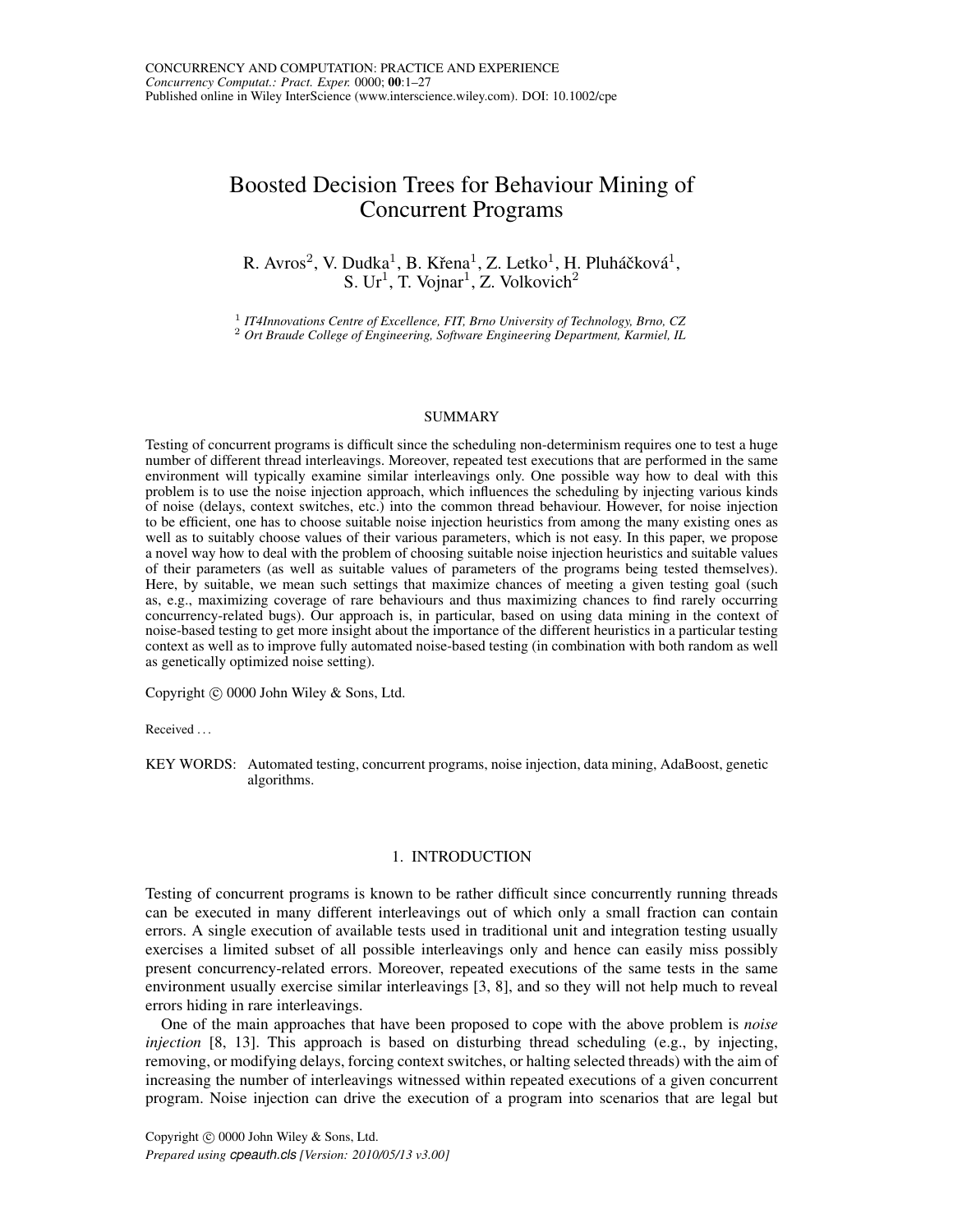less probable under common scheduling conditions, which can increase the chance of spotting concurrency-related errors that often hide in rare behaviours.<sup>\*</sup>

However, as we have shown in our previous works, e.g., [35, 21, 23, 13], the efficiency of noise injection highly depends on the type of the generated noise, on the strength of the noise (which are both determined using some *noise seeding heuristics*), as well as on the program locations and instants of program executions where some noise is injected (which is determined using *noise placement heuristics*). Many different noise seeding and noise placement heuristics have been proposed and experimentally evaluated. Unfortunately, choosing the right heuristics for the given context is not easy. Therefore, random selection of noise seeding and noise placement heuristics as well as random setting of their parameters is often used. As an improvement on this practice, applications of single-objective as well as multiple-objective genetic algorithms have been proposed in [23, 21] to optimize the noise setting for a given context.

In this paper, based on our preliminary work [1], we propose a novel approach to choose suitable noise seeding and noise placement heuristics as well as suitable values of their parameters (and possibly also values of parameters of the tested programs themselves). The aim is to maximize chances of meeting a given testing goal (such as, e.g., maximizing coverage of rare behaviours and thus maximizing chances to find rarely occurring concurrency-related bugs). Our approach is, in particular, based on using *data mining*, applied on a sample of test runs of a given concurrent program, to derive *classifiers* capable of distinguishing which test and noise settings are suitable and which unsuitable for the given testing goal. To be more precise, we use *decision trees* and the *AdaBoost* machine learning algorithm, which is a well-known technique for building high-quality classifiers.

We show how AdaBoost can be applied to gain new knowledge about efficient noise-based testing of a given concurrent program with a given testing goal (or even more generally for a class of programs and/or testing goals). Subsequently, we show how the results obtained by data mining can be used to fully automatically improve testing based on randomly set up noise injection. This is achieved by either filtering out unsuitable randomly chosen settings or by narrowing down the random generation to suitable ranges of noise and/or test case parameters. Moreover, we also show that the obtained results can be used to guide and consequently speed up an automated search-based process of finding suitable values of test and noise parameters. For that purpose, we combine the process of mining of suitable settings of noise-based testing with a subsequent genetic optimization restricted to the values considered as suitable by data mining.

In order to show that the proposed approach can indeed be useful, we apply it for optimizing the process of noise-based testing for two particular testing goals on a set of several benchmark programs. Namely, we consider the testing goals of *reproducing known errors* and *covering rare interleavings* which are likely to hide so far unknown bugs. Our experimental results confirm that the proposed approach can discover useful knowledge about the influence and suitable values of test and noise parameters, which we show in two ways: (1) We manually analyse information hidden in the classifiers, compare it with our long-term experience from the field, and use knowledge found as important across multiple case studies to derive some new recommendations for noise-based testing. (2) We show that the obtained classifiers can be used—in a fully automated way—to significantly improve efficiency of noise-based testing using a random selection of test and noise parameters as well as to be successfully combined with finding suitable noise settings by genetic optimization.

*Plan of the paper.* The rest of the paper is structured as follows. Section 2 provides a brief introduction to the techniques that our approach builds on—in particular, noise injection, concurrency coverage metrics, the AdaBoost machine learning algorithm, and genetic algorithms. Section 3 presents our proposal to use data mining in noise-based testing of concurrent programs, and Section 4 provides results of experiments with the proposed approach. Section 5 summarizes the related work. Finally, Section 6 concludes the paper.

<sup>∗</sup>Noise injection is, of course, not much appropriate when studying real-time or performance aspects of a program, which can be influenced by noise injection.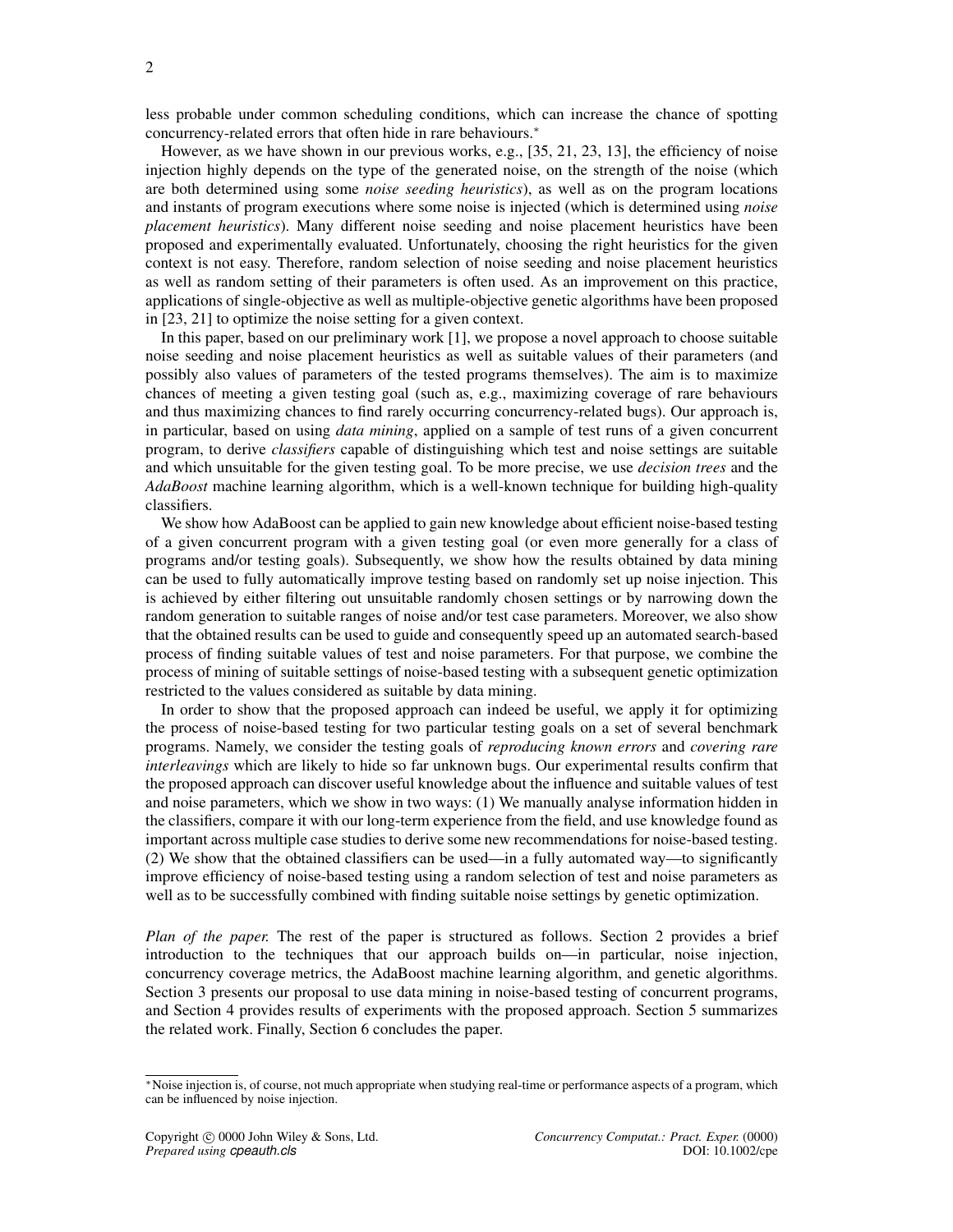# 2. PRELIMINARIES

In this section, we introduce the basics of several areas that are important for a proper understanding of the rest of the paper—namely: (1) *noise injection* for testing concurrent software and its various parameters whose suitable values we search through the new approach proposed in this paper, (2) *concurrency coverage metrics* that are used to steer and evaluate noise-based testing, (3) the *AdaBoost* approach to machine learning that is at the heart of our approach to finding suitable values of noise parameters, and (4) *genetic algorithms* that were used for finding suitable noise settings in our previous work.

#### *2.1. Noise Injection*

As we have already said, noise injection disturbs the common scheduling of concurrently executing threads in order to allow for testing less common (but legal) schedules. In Figure 1, we illustrate two of the possible effects that noise injection can have. Figure 1(a) illustrates a scenario in which the usual order in which two threads execute some events is swapped by noise injection (e.g., by an inserted delay). This can uncover a bug that happens only if the events happen in the swapped order. Note that if the swapped order can happen with noise injection, then the programmer did not exclude it using any synchronization means, and it can happen even without noise injection. If there was some synchronization in place, noise injection could not overcome it. This is, no new behaviour is introduced; just without noise injection, the probability of the events happening in the swapped order may be very low. Figure 1(b) then shows a situation where noise injection prolongs the time spend by a thread in a critical section, which can lead to another thread executing its critical section in parallel with the first one, possibly causing some concurrency error. As before, if such an error happens, it is a real error since the programmer did not prevent the situation by using any synchronization means, which noise injection would not be able to overcome. Thus, the situation can happen even without noise injection, though perhaps with a much lower probability.



Figure 1. Two examples of the effect of noise injection: (a) reordering of the common order of two events in a concurrent program execution and (b) prolongation of the time spent by a thread in a critical section, leading to an overlapped execution of two critical sections.

We now provide some more technical details on noise injection. A thorough discussion of the technique can be found, e.g., in [13]. Noise injection heavily depends on two kinds of heuristics namely, *noise seeding heuristics* and *noise placement heuristics*. The noise seeding heuristics determine the type and strength of the generated noise whereas the noise placement heuristics determine at what instants of program executions the noise gets injected.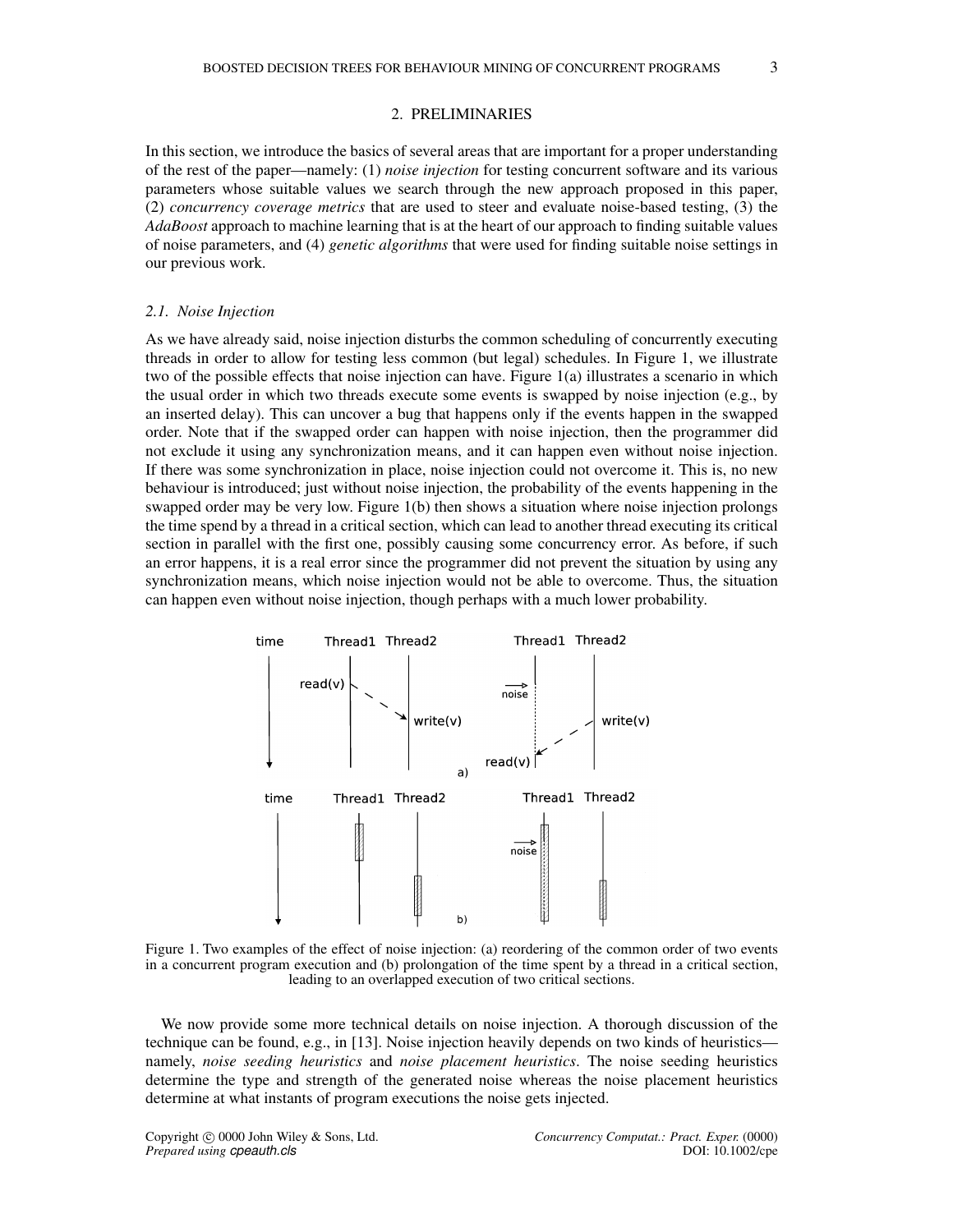In the experiments conducted in this work with concurrent Java programs, we consider six basic and two additional noise seeding heuristics that are all commonly used in noise-based testing. It is assumed that one always uses one of the basic heuristics, which can but need not be combined with one or both of the additional heuristics.

The basic noise seeding heuristics are: *yield*, *sleep*, *wait*, *busyWait*, *synchYield*, and *mixed*. The *yield* and *sleep* heuristics inject calls of the yield() and sleep() methods, respectively. In the case of the *wait* heuristic, the concerned threads must first obtain a special shared monitor, then call the wait() method, and finally release the monitor. The *synchYield* heuristic combines the *yield* heuristic with obtaining the monitor as in the case of the *wait* heuristic. The *busyWait* heuristic inserts a busy-waiting loop that is executed for some time. Finally, the *mixed* heuristic randomly chooses one of the five other basic heuristics at each noise injection location.

The additional noise seeding heuristics are: *haltOneThread* and *timeoutTamper*. The *haltOneThread* technique occasionally stops one thread until any other thread cannot run. The *timeoutTamper* heuristic randomly reduces the time-outs used when calling sleep() in the tested program (to test that programmers do not try to synchronize their threads by explicitly delaying some events).

All the above mentioned seeding techniques are parameterised by the so-called *strength of noise*. In the case of the *sleep* and *wait* heuristics, the strength gives the time to wait. In the case of the *yield* heuristic, the strength says how many times the yield() method should be called.

The noise placement heuristics are: the *random* heuristic, the *sharedVarNoise* heuristic, and the *coverage-based* heuristic. The *random* heuristic injects noise with some probability before every concurrency-related event in the program execution. The *sharedVarNoise* heuristic allows one to focus noise primarily at accesses to shared variables. There are two versions of this heuristic: *sharedVarNoise-all* which targets all accesses to shared variables and *sharedVarNoise-one* which targets accesses to a single randomly chosen shared variable in each test execution. Moreover, for both of these heuristics, one can decide whether the noise should be inserted solely when accessing shared variables or also at synchronisation operations such as locking (the so-called *nonVariableNoise* heuristic).

The *coverage-based* heuristic is based on collecting information about pairs of subsequent accesses to a shared variable from different threads and on inserting noise before further executions of the program instruction by which the given variable was accessed first (or before acquiring the shared lock that guards the given access provided there is such a lock). This is motivated by trying to reverse the ordering in which threads access variables.

As we have mentioned already above, the noise placement heuristics inject noise at the selected points of program executions with some probability. This probability is determined by the *noise frequency* parameter. The values of this parameter range from never inserting a noise to always inserting it. Additionally, the *coverage-based* heuristic can be extended by another heuristic (denoted as the *coverage-based-frequency* heuristic that monitors the frequency with which a program location is visited during testing and injects noise at the given program location with a probability adjusted according to this frequency—the more often a program location is executed the lower probability is used.

#### *2.2. Concurrency Coverage Metrics*

Coverage metrics play a crucial role in testing as they allow one to estimate how well a program has been tested and thus to control the testing process. However, coverage metrics successfully used for testing of sequential programs (like statement coverage) are not sufficient for testing of concurrent programs because they do not reflect concurrency-related aspects of executions. In particular, they do not reflect in any way how many interleavings or—even more importantly—how many interleavings that are important from some point of view (e.g., detection of some kind of error) have been witnessed.

Various kinds of concurrency coverage metrics have been proposed in the literature, cf., e.g., [2, 34]. In this work, we, in particular, use the *GoldiLockSC*<sup>∗</sup> *coverage metric* proposed in [34]. We chose this metric due to our positive experience with its behaviour obtained in our previous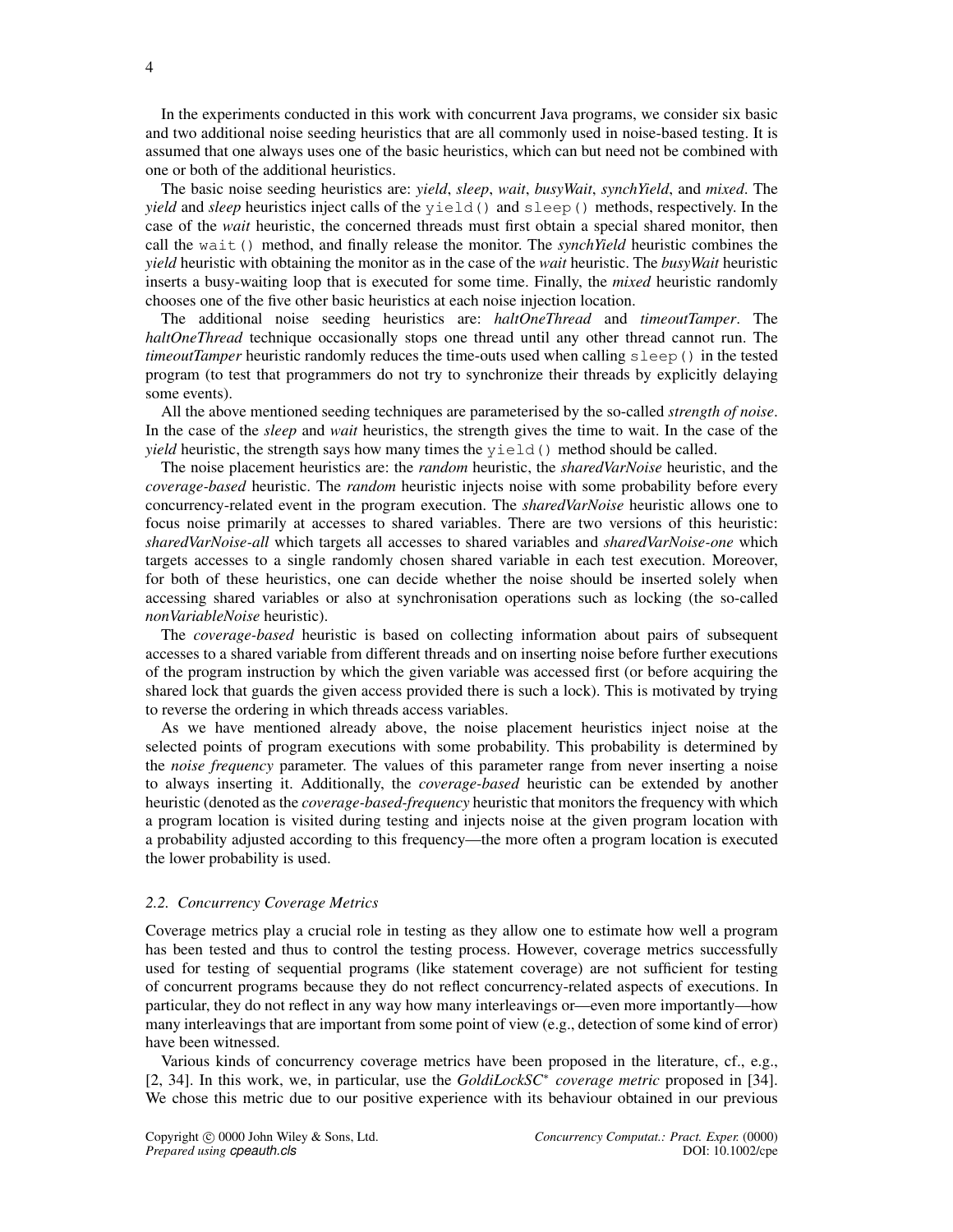experiments. This metric does usually not suffer from shoulders, it does not immediately jump to almost full coverage, it does not keep increasing forever, and it uses an advanced mechanism to distinguish interleavings from the point of view of the involved synchronization. The metric measures how many internal states the *GoldiLock* data race detector with the fast short circuit checks [10] would reach for distinct threads when monitoring the given program. This detector is one of the most advanced data race detectors which combines the use of lock sets with computing the happens-before relation. The control of the checker can thus distinguish in a quite involved way different classes of interleavings seen so far.

#### *2.3. The AdaBoost Machine Learning Algorithm*

The core idea of our approach is to apply AdaBoost in noise-based testing to derive classifiers capable of distinguishing suitable and unsuitable settings of noise parameters as well as parameters of the programs under test (and consequently to facilitate searching for suitable test and noise settings). The AdaBoost algorithm, introduced in 1995 by Freund and Schapire [17, 18, 19], is a widespread machine learning technique based on improving ("boosting") the strength of multiple weak classifiers. This is achieved by weighting outputs of the weak classifiers and combining them into a single strong classifier. A weak classifier is any classifier that behaves better than random guessing (i.e., its error degree is less than 0.5 in the binary classification case).

AdaBoost works in iterations. In each iteration, the method aims at producing a new weak classifier in order to improve the precision of the so far constructed strong classifier. To construct the new classifier, objects in the training set are assigned weights. Initially, the weights are distributed uniformly. In each iteration, weights of wrongly classified objects are enlarged, which is then used in the next round to derive and add a new weak classifier focusing on the hard examples in the training set, hence improving the precision of the strong classifier.

In the binary classification case, the input of AdaBoost is a set  $\mathcal{X} = \{(\overline{x}_1, y_1), \ldots, (\overline{x}_n, y_n)\}\$ where each  $\overline{x}_i$  is an object from some space X of objects that we might want to classify as having or not having some property of interest, and each label  $y_i$  belongs to the set  $\mathbb{Y} = \{1, -1\}$ , which says whether  $\bar{x}_i$  does or does not have the property of interest. The input set X is then commonly split to two subsets—the training set  $\mathcal T$  and the validation set  $\mathcal V$ . The training set is used to get a classifier while the validation set is used for evaluating the precision of the obtained classifier.

The final strong classifier is obtained in the form

$$
F(\overline{x}) = sign\left(\sum_{i=1}^{T} w_i r_i(\overline{x})\right)
$$

where  $\overline{x} \in \mathcal{X}$ , T is the number of boosting iterations,  $r_i$  is the weak classifier produced at the *i*-th iteration of the algorithm (producing decisions from the set  $\mathbb{Y}$ ), and  $w_i$  is a non-negative weight expressing confidence in the  $i$ -th weak classifier.

Subsequently, precision of the obtained classifier should be evaluated on the validation set  $V$ . For that, one can use the notions of *accuracy* and *sensitivity*, based on the following quantities [31]:

- The number TP of *true positives* which is the number of correctly classified positive examples, i.e., those objects  $\overline{x}$  where  $(\overline{x}, 1) \in V$  and  $F(\overline{x}) = 1$ .
- The number FP of *false positives* which is the number of wrongly classified negative examples, i.e., those objects  $\overline{x}$  where  $(\overline{x}, -1) \in \mathcal{V}$  but  $F(\overline{x}) = 1$ .
- The number  $TN$  of *true negatives* which is the number of correctly classified negative examples, i.e., those objects  $\overline{x}$  where  $(\overline{x}, -1) \in V$  and  $F(\overline{x}) = -1$ .
- The number FN of *false negatives* which is the number of wrongly classified negative examples, i.e., those objects  $\overline{x}$  where  $(\overline{x}, 1) \in V$  but  $F(\overline{x}) = -1$ .

Accuracy then gives the probability of a successful classification and can be computed as the fraction of the number of correctly classified items and the total number of items, i.e.:

$$
accuracy = \frac{TP + TN}{TP + FP + TN + FN}
$$

*Prepared using cpeauth.cls*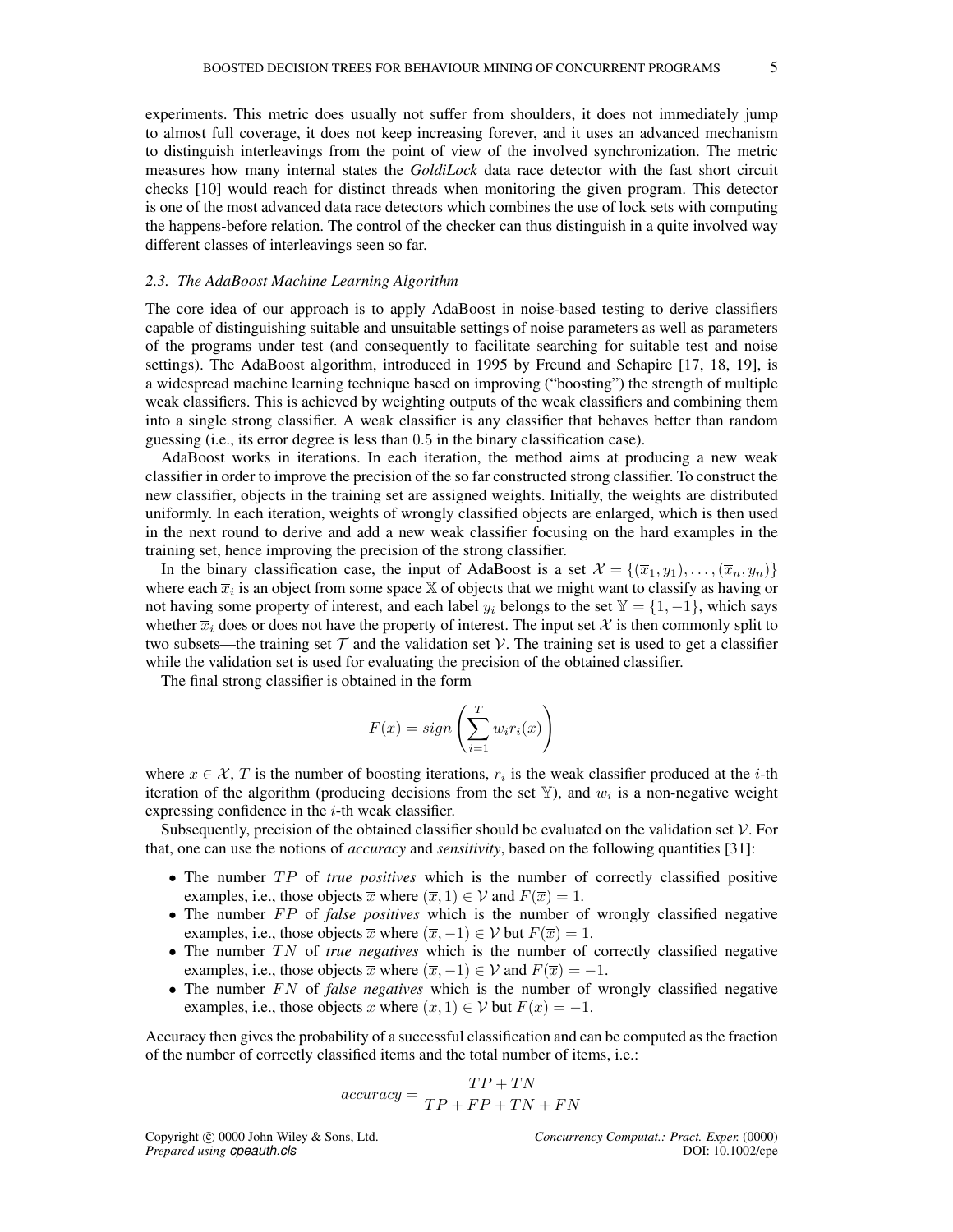On the other hand, sensitivity (also called as the true positive rate or TPR) expresses the fraction of correctly classified positive results and can be computed as the number of the items that were correctly classified positively divided by the sum of the correctly positively and incorrectly negatively classified items (see, e.g., [57]):

$$
sensitivity = \frac{TP}{TP + FN}
$$

Moreover, in order to avoid over-fitting and to increase confidence in the obtained results, the process of choosing the training and validation set and of learning and validating the classifier can be repeated several times, allowing one to judge the average values and standard deviation of accuracy and sensitivity. If the obtained classifier is not validated successfully, one can repeat the AdaBoost algorithm with more boosting iterations and/or a larger input set  $X$ .

#### *2.4. Genetic Algorithms*

Next, we present a brief introduction to genetic algorithms whose application for finding suitable values of test and noise parameters was proposed in [21, 23]. In this work, we compare the efficiency of these approaches with our approach based on data mining. Moreover, we also show that the approaches based on genetic algorithms and our approach based on data mining can be very well combined, leading in many cases to further improved efficiency.

*Genetic algorithms* [62] are metaheuristic search techniques which try to find the best solution by sampling the space of possible (candidate) solutions, usually denoted as *individuals* in this context. A finite set of individuals is called a *population*. Each individual is given by a set of properties of the solution it represents—denoted as *genes* in the *genome* of the individual. Individuals (or , more precisely, their genomes) are usually encoded as vectors. In the context of noise-based testing of concurrent programs, an individual encodes a concrete combination of the noise seeding and noise placement heuristics to be used, the concrete values of the different parameters with which these heuristics are to be applied, as well as values of the various parameters of the program under test (provided that the program—or, more precisely, its tests—are parameterized).

Genetic algorithms start with an initial population and evaluate all its members using a *fitness function*. Based on this evaluation, some of the individuals are chosen by *selection operators* to become *parents* of new individuals called *children*. The new individuals are usually obtained by *crossing* pairs of selected parents followed by a *mutation*. This process, called *breeding*, proceeds until the new child population is completed. New generations are gradually created till a sufficiently good solution is found or some maximum number of generations is reached.

Selection operators. From the current population, parents for breeding can be chosen using different techniques. For instance, the *fitness-proportionate selection* selects individuals proportionally to their fitness—individuals with a higher fitness have a higher probability to be selected for breeding than individuals with a lower fitness [40]. The *tournament selection* is based on a tournament—a specific number of individuals is randomly selected from the current population and the one with the highest fitness is taken for breeding [40].

Crossover. When two parents are selected for breeding, a crossover takes place—two new individuals are created by a recombination of the genomes of the parents (i.e., by exchanging parts of the vectors encoding them). The most common crossover techniques are *one-point*, *twopoint*, and *uniform crossover* [40]. When the one-point crossover is applied, the crossing occurs at one place only. A position c of the crossing is chosen between 1 and the length of the genome l. New individuals are obtained by exchanging gens of parents from the position  $c$  to the end of their genomes. For a two-point crossover, two positions of crossing  $c_1$  and  $c_2$  are chosen, both between 1 and l, and new individuals are obtained by exchanging gens of the parents just between the positions  $c_1$  and  $c_2$ . The uniform crossover technique goes through the whole genomes and exchanges a pair of corresponding gens with some predefined probability.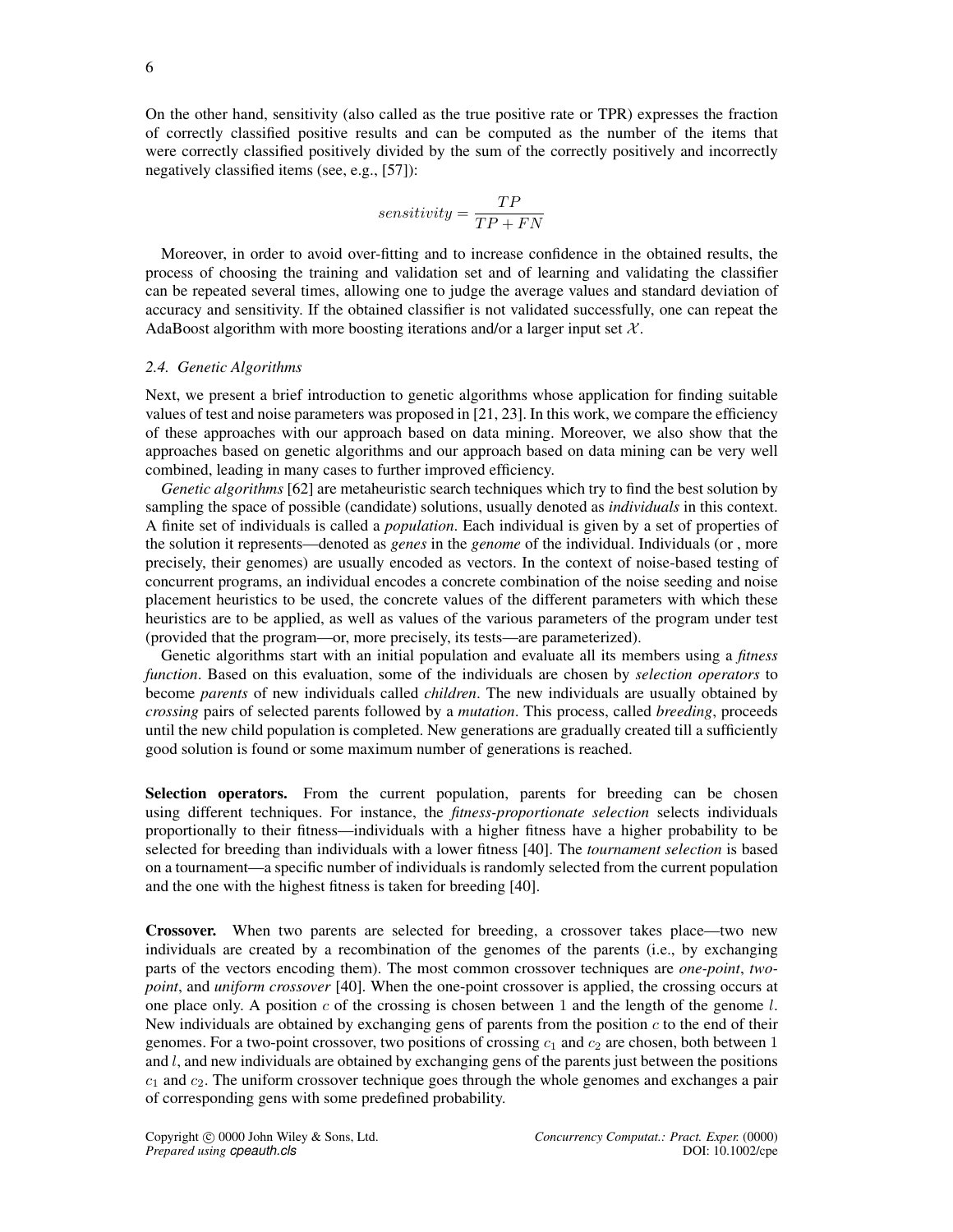**Mutation.** Mutation is applied on a single individual—each gen from the individual's genome is replaced by any value permissible for this gen with some predefined probability.

Single-Objective Genetic Algorithm (SOGA). In single-objective optimization [21], the set of candidate solutions needs to be totally ordered according to the values of the fitness function. However, SOGA can be used to solve multi-objective problems, such as the problem of finding optimal test and noise parameters considered in this work, too. The traditional approach to solve such problems using SOGA is to bundle all objectives into a single scalar fitness function using a weighted sum of objectives. For instance, for three objectives, one can use a fitness function of the form:

 $fitness = w_1 * \frac{metric_1}{metric_1 + true_2}$  $\overline{metric_1^{max}}$  $+w_2*\frac{metric_2}{\cdots}}$  $metric_2^{max}$  $+ w_3 * \frac{metric_3}{\cdots + \cdots + mc_n}$  $\overline{metric_3^{max}}$ .

Here, the objectives are measured using metrics  $metric_i$  with maximum values  $metric_i^{max}$  for  $i \in \{1, 2, 3\}$ . The efficiency of this approach heavily depends on the selected weights, which are sometimes not easy to determine.

Multi-Objective Genetic Algorithms (MOGA). Multi-objective optimization [22, 23] treats objectives separately and compares candidate solutions using the *Pareto dominance* relation: A solution is Pareto-dominant with respect to another solution if it improves on the other solution in all considered objectives. A multi-objective genetic algorithm searches for non-dominated individuals, i.e., individuals that are better than the others in at least one objective while being worse in other objectives. Such individuals are called *Pareto-optimal*, and they represent the best available trade-offs among the considered objectives (with none of the Pareto-optimal solutions being clearly better than the others). There usually exists a set of such individuals which form the *Pareto-optimal front*. There exist several algorithms for multi-objective optimization that use different ways of evaluating the individuals, but all of them exploit the non-dominated sorting. In this paper, we, in particular, consider the *Non-Dominated Sorting Genetic Algorithm II* (NSGA-II) [6], which provided us with the best results in our previous work [22, 23].

# 3. CLASSIFICATION-BASED DATA MINING IN NOISE-BASED TESTING

In this section, we describe our proposal of using a particular kind of AdaBoost classifiers for discovering which test and noise parameters and which of their values are the most influential for a given program under test and a given testing goal (or, even in general, across different programs under test and/or testing goals). We first describe the concrete kind of AdaBoost classifiers that we propose to be used in noise-based testing, and we provide a generic approach for deriving such classifiers. We then concretise the method for two concrete testing goals common in practice namely, for finding rare behaviours in which so far unknown bugs may reside and for reproducing known errors. Subsequently, we discuss how the derived AdaBoost classifiers can be used to draw some conclusions about which test and noise configurations are the most influential in the given setting. Finally, we discuss three ways of using the derived classifiers in fully automated testing.

## *3.1. Combining Data Mining Based on AdaBoost with Noise-based Testing*

For our application of data mining with the aim of finding suitable settings of noise-based testing of concurrent programs, we propose using data mining based on *binary classification*. Methods that have been used for binary classification in the literature include decision trees, Bayesian networks, support vector machines, or neural networks [57]. In this work, we, in particular, choose *decision trees*. This is motivated by the fact that one can easily understand and further exploit information hidden in decision trees obtained by machine learning, which we leverage in the following.

*Decision trees*, such as those shown in Fig. 2, can be viewed as hierarchically structured decision diagrams whose nodes are labelled by Boolean conditions on the items to be classified and whose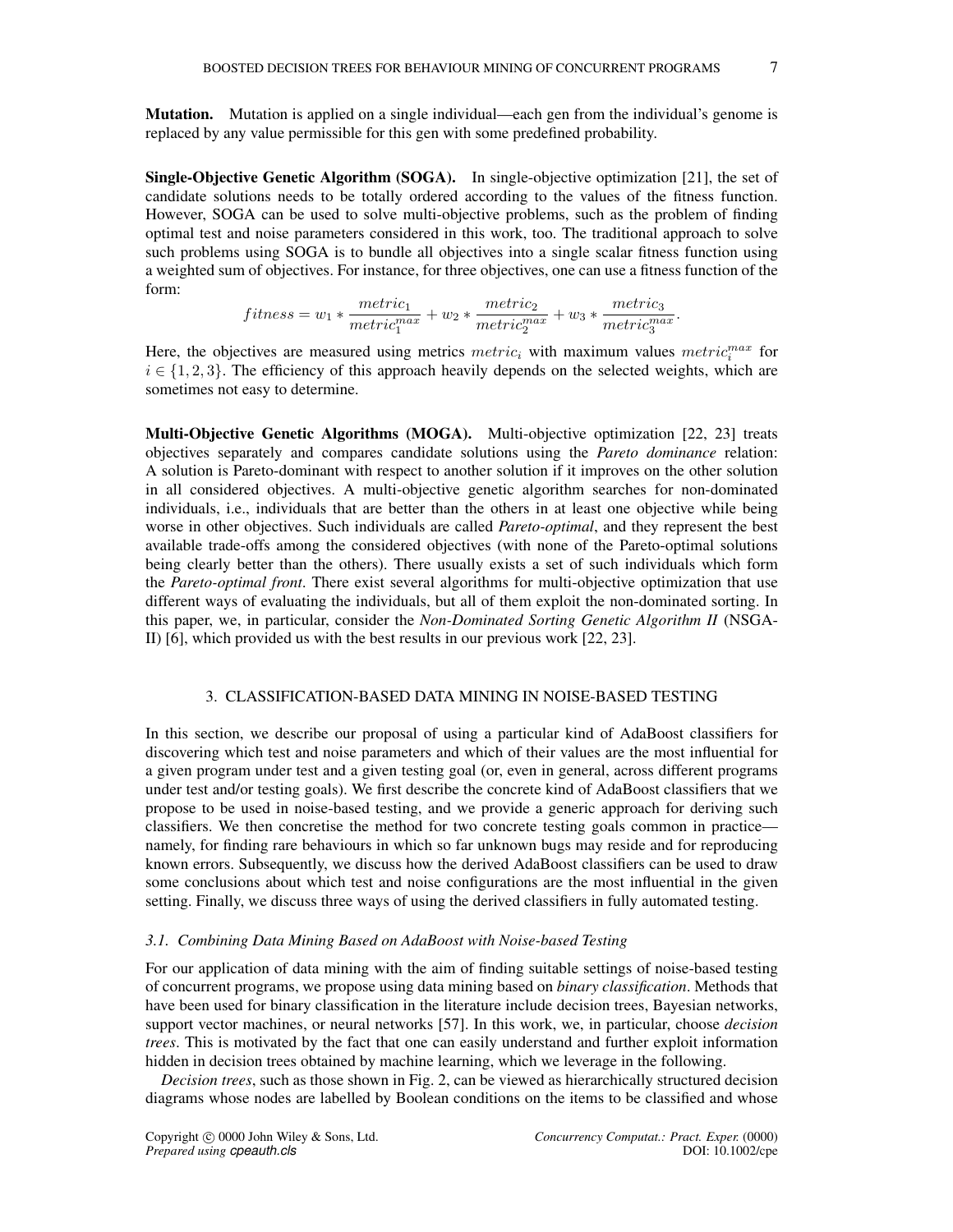

Figure 2. Examples of decision trees.

leaves represent classification results (in our case,  $+1$  is used to denote a positive result, while  $-1$ denotes a negative result). The decision process starts in the root node by evaluating the condition associated with the root on the item to be classified. According to the evaluation of the condition, a corresponding branch is followed into a child node. This descent, driven by the evaluation of the conditions assigned to the encountered nodes, continues until reaching a leaf node, and hence a decision. Decision trees are usually employed as a predictive model constructed via a decision tree learning procedure, which uses a training set of classified items.

In order to reduce the natural tendency of decision trees to be unstable (meaning that a minor data oscillation can lead to a large difference in the classification), we combine them with using the AdaBoost approach described in Section 2.3. Decision trees, with the classification result being 1 or −1, are used as the weak classifiers. The resulting strong classifier then consists of a set of weighted decision trees that are all applied on the item to be classified, their classification results are weighted by the appropriate weights, summarized, and the sign of the result provides the final decision.

In order to be able to apply AdaBoost in noise-based testing, one has to first define some *testing goal* expressible as a binary *test property* that can be evaluated over test results such that both positive and negative answers are obtained. The test property will typically be based on some nonbinary *test quantity* such as the number of discovered error occurrences, number of covered tasks of some metric, testing time, or a (weighted) combination of such quantities. The binary test property can then be obtained by taking the median value of the test quantities obtained throughout the test runs and by classifying test and noise settings to those that lead (or do not lead) to results above the median.

# *Example 3.1*

*So, a binary test property can, e.g., look like* coverage > C ∧ time < T *where* coverage *measures coverage under the chosen coverage metric,* C *is the median coverage obtained in the so far performed test runs,* test *measures the time of executing a test, and* T *is the median testing time in the so far performed runs.*

The requirement of having both positive and negative results can be a problem in some cases, notably in the case of discovering rare errors where getting positive results is—naturally—very rare. In such a case, one has to use a property that approximates the target test property (e.g., by replacing the discovery of rare errors by discovering any rare program behaviours even when they do not contain an error) and provides both positive and negative answers sufficiently often. Of course, once some testing goal is satisfied (e.g., once testing aimed at rare behaviours manages to find some error), another testing goal can become more urgent—e.g., that of repeatedly reproducing the same error for debugging purposes or finding other similar errors. The training process is then to be repeated, possibly using the newly available test results found by previously conducted test runs.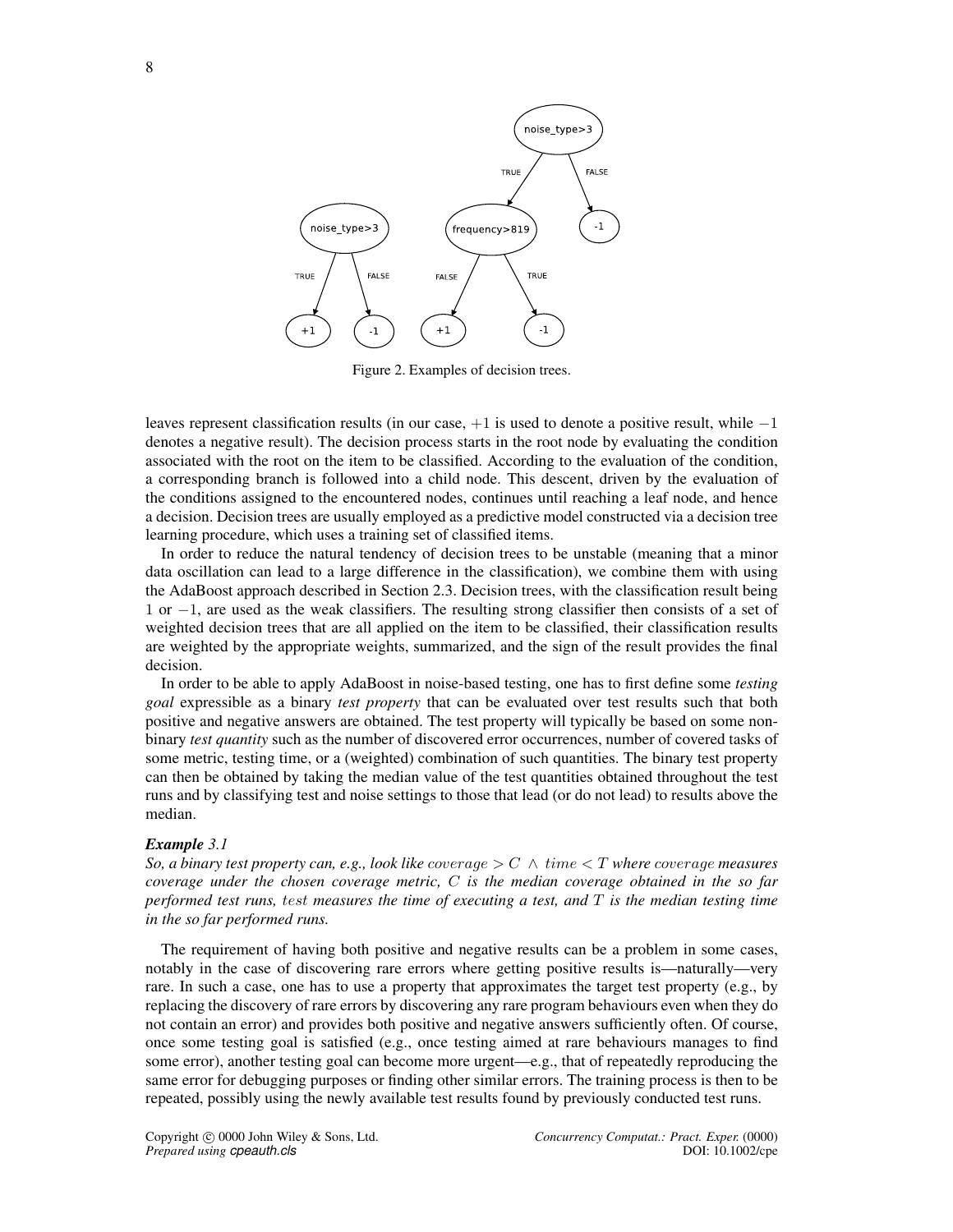Further, note that, in the context of testing concurrent programs, the test property will typically not be defined over results of particular test runs but rather on results of multiple test runs performed under the same test and noise setting. The reason is the need of minimizing the influence of *scheduling nondeterminism*. The results obtained in several test runs can be summarised by taking, e.g., the median or cumulative value of the considered test quantity.

Once the test property representing the chosen testing goal is defined, a number of test and noise configurations is to be generated at random. Several test runs are to be performed for each of these configurations, and the test property is to be evaluated on each of the series of the test runs performed with the same test and noise configuration. For each of the considered test and noise configurations, a couple  $(\bar{x}, y)$  is formed where  $\bar{x}$  is a vector recording the test and noise configuration used and  $y \in \{1, -1\}$  is the result of evaluating the test property. This way, we obtain the set  $\mathcal{X} = \{(\overline{x}_1, y_1), \ldots, (\overline{x}_n, y_n)\}\$ to be used as the input of AdaBoost as described in Section 2.3.

# *Example 3.2*

*An example of a couple, which can appear in the set* X *if we consider three noise parameters, e.g., noise frequency, strength of noise, and type of noise, can be* ((839, 28, 1), −1)*. It says that for the values* 839*,* 28*, and* 1 *of the noise frequency, strength of noise, and type of noise, respectively, the test property evaluated negatively.*

In Section 3.2, we illustrate and further concretise the above ideas by proposing concrete test properties and ways of evaluating them for two testing goals common in practice: namely, *finding rare behaviours* and repeatedly *reproducing known errors*.

Once the set  $X$  is obtained, the AdaBoost algorithm can be applied and the result validated as described in Section 2.3. A successfully validated classifier can subsequently be analysed to get some insight which test and noise parameters are influential for testing the given program and which of their values are promising for meeting the defined testing goal. Such knowledge can then in turn be used by testers when thinking of how to optimize the testing process. We propose a way how such an analysis can be done in Section 3.3, and we experiment with it in Section 4.4. Moreover, the obtained classifier can also be used to fully automatically improve performance of noise-based testing: we propose three approaches how this can be done (two of these approaches based on filtering randomly generated test and noise settings and one based on a combination with genetic optimization) in Section 3.4. Experiments with these approaches are then described in Section 4.5.

## *3.2. Finding Rare Behaviours and Reproducing Known Errors*

We now concentrate on two concrete testing goals: namely, (1) *repeatedly finding known errors*, which is useful for debugging purposes, and (2) *finding rare behaviours*, which is useful for finding bugs missed by common testing runs. For these two different goals, we propose concrete test properties and a way of evaluating them that turned out as suitable in our experiments for deriving input sets for AdaBoost such that AdaBoost in turn produces appropriately trained classifiers for the given testing goals.

In the case of trying to repeatedly reproduce a known error, the test property of interest is simply the *error manifestation property* that indicates whether an error manifested during the performed test executions or not. When deriving the input set  $X$  for AdaBoost that should in turn produce a classifier suitable for reproducing the given error, we generate a number of random test and noise configurations, perform several test runs with each of the configurations† , and compute the number of test runs in which the error has been found. Then, we compute the median value of the number of runs in which an occurrence of the given error has been found for the different considered test and noise configurations. Configurations that reached a number of error occurrences above the median are marked as positive whereas the remaining ones are marked as negative. This will give us the set  $\mathcal X$  that will be split into a testing set and a validation set. The testing set will be used as the input for AdaBoost, which will then produce an appropriately trained classifier for the error manifestation property.

<sup>†</sup> In our experiments, we, in particular, use five runs.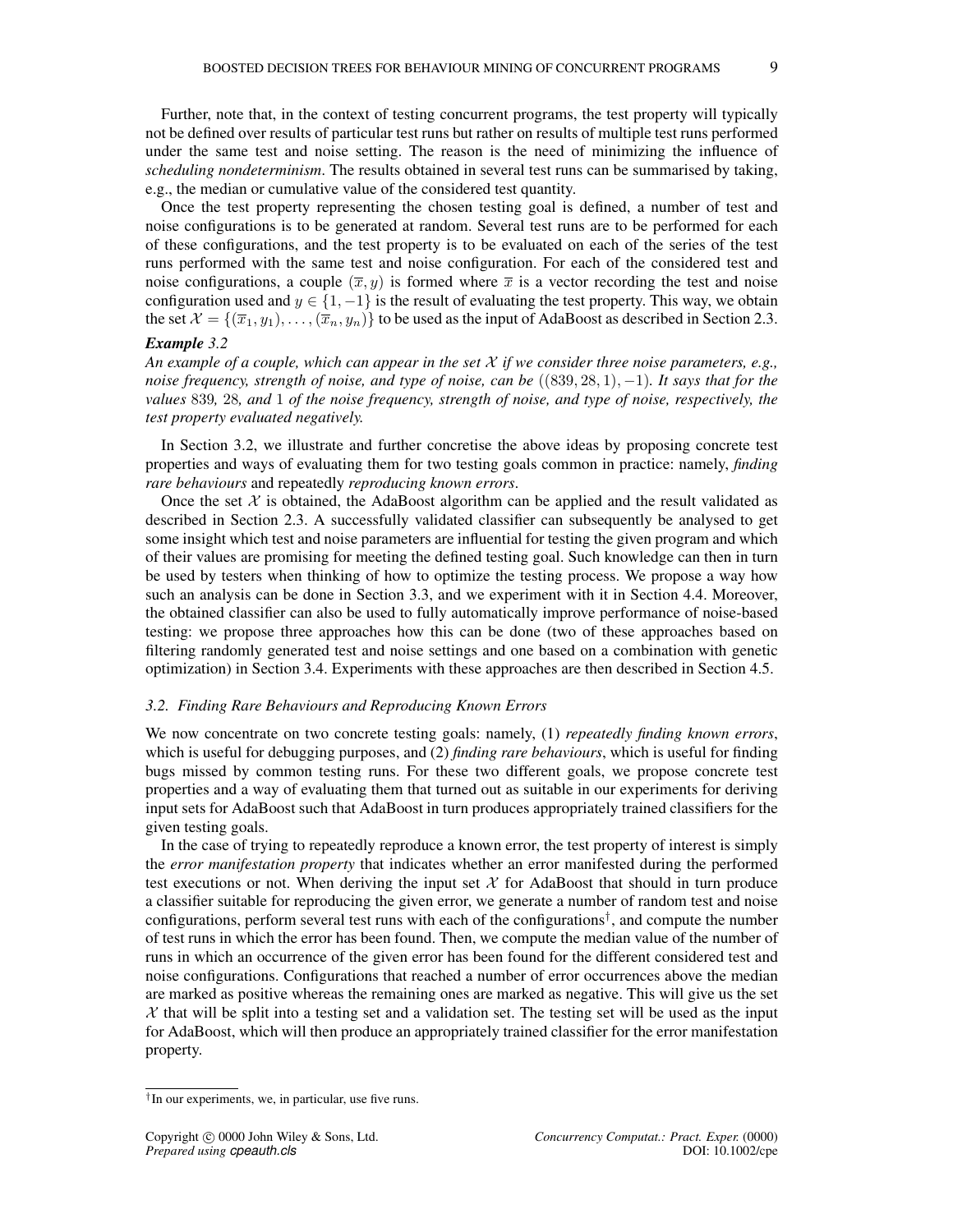# *Example 3.3*

*For an example of getting an input set for AdaBoost according to the above description, see Table I. In particular, we consider five combinations of values of three noise parameters, namely, noise frequency, strength of noise, and type of noise. Assume that when we perform five testing runs with each of the settings, we get the number of error manifestations shown in the fourth column of the table—with the median number of error manifestations being* 0*. Then the classification results will be those given by the fifth column of the table. This gives us the set*  $\mathcal{X} = \{((839, 28, 1), 1), ((114, 36, 5), -1), ((724, 48, 4), -1), ((895, 12, 0), 1), ((234, 8, 4), -1)\}\$  that *will be split into a training and validation set for AdaBoost.*

|     | noise frequency   strength of noise   type of noise $\parallel$ number of | error manifestations | classification<br>result |
|-----|---------------------------------------------------------------------------|----------------------|--------------------------|
| 839 | 28                                                                        |                      |                          |
| 114 | 36                                                                        |                      |                          |
| 724 | 48                                                                        |                      |                          |
| 895 |                                                                           |                      |                          |
| 234 |                                                                           |                      |                          |

Table I. An example of constructing an input for AdaBoost for the error manifestation property.

Once a classifier is derived, its precision and stability are tested on the validation set. In particular, we let the generated configurations be classified by the derived classifier as suitable or unsuitable for reproduction of the known errors, and, subsequently, we check correctness of the classification through repeated test runs under these configurations. The concrete numbers of test runs considered to get the training and validation sets in our experiments are provided in Sections 4.3 and 4.5.

Next, we consider the case of finding test and noise configurations suitable for testing rare behaviours in which so far unknown bugs might reside. In order to achieve this goal, we use classification according to a *rare events property* that indicates whether a test execution covers at least one rare coverage task of a suitable coverage metric—in our experiments, the *GoldiLockSC*<sup>∗</sup> metric [10] is used for this purpose. To distinguish rare coverage tasks, we collect the tasks that were covered in at least one of the performed test runs (i.e., both from the training and validation sets), and, for each such coverage task, we count the frequency of its occurrence in all of the considered runs. We define the rare tasks as those that occurred in less than 20 % of the test executions.

Furthermore, when learning the classifier, we want to avoid the scenario where we find some test and noise configurations that are capable of finding some behaviours that are rare in normal test runs, but they lead to discovering the same behaviours in each noised test run again and again. This is, we ideally want to keep finding different rare behaviours in each test run. To stress this goal, we focus on the *cumulative number* of covered rare tasks, not only on coverage in individual executions. In our experiments, we, in particular, use cumulation from five test runs. This is, we randomly generate a number of test and noise configurations. With each of them, we execute five test runs, and we cumulate (i.e., unite) the sets of covered rare tasks.

Subsequently, as we consider the time needed for testing to be also important, we take the sizes of the cumulated sets of covered rare tasks and divide them by the time needed to perform the considered five test executions. We take as positive the test and noise configurations whose cumulated number of covered rare tasks divided by the needed test time is above the median value of this combined test quantity. We then derive the AdaBoost classifier and test its precision and stability. The concrete numbers of test runs considered to get the training and validation sets in our experiments are again provided in Sections 4.3 and 4.5.

## *Example 3.4*

*Table II gives an example of obtaining an input set for AdaBoost for the rare behaviours property according to the above description. Namely, we consider three combinations of three noise*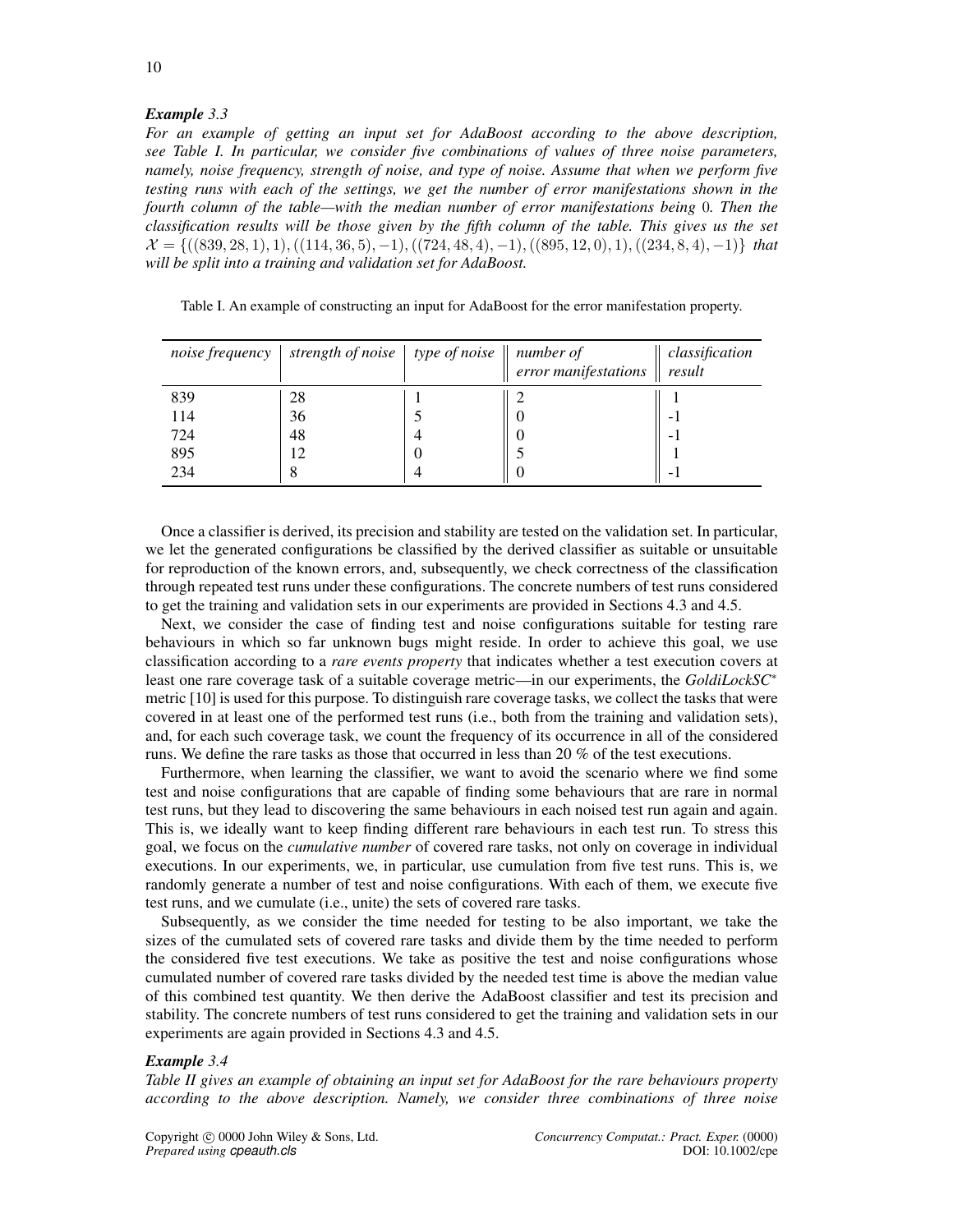*parameters (noise frequency, strength of noise, and type of noise as before). To shorten the example, we assume that three testing runs were performed with each of these configurations only. Further, we assume that the rare tasks that were covered in the testing runs are as shown in the fourth column. The fifth column gives the time we assume to be consumed for the testing runs. The sixth column then gives the corresponding cumulative coverage of rare tasks divided by the total consumed time. Finally, the last column gives the appropriate classification result (due to the median coverage being* 3/7*). The value from the last column is to be used together with the values in the first three columns to derive the input set for AdaBoost:*  $\mathcal{X} = \{((83, 28, 1), -1), ((451, 44, 3), 1), ((729, 32, 3), -1)\}.$ 

| noise<br>freq. | noise<br>strength | noise<br>type | covered rare<br>tasks | testing<br>time | cumulative<br>coverage per time | classification<br>result |
|----------------|-------------------|---------------|-----------------------|-----------------|---------------------------------|--------------------------|
| 83             | 28                |               | run 1: { $a, c, d$ }  | 3               | $( \{a,c,d\} =3)/7$             | $\parallel$ -1           |
|                |                   |               | run 2: ${a, d}$       | $\overline{2}$  |                                 |                          |
|                |                   |               | run 3: { $c, d$ }     | $\overline{2}$  |                                 |                          |
| 451            | 44                | 3             | run 1: { $a, d$ }     | $\overline{2}$  | $( \{a,c,d,e\}  = 4)/5$         |                          |
|                |                   |               | run 2: $\{c, e\}$     | $\overline{2}$  |                                 |                          |
|                |                   |               | run 3: { $d, e$ }     |                 |                                 |                          |
| 729            | 32                | 3             | run 1: { $c, e$ }     | 3               | $( \{c,e\} =2)/8$               |                          |
|                |                   |               | run 2: $\{c\}$        | $\overline{2}$  |                                 |                          |
|                |                   |               | run 3: $\{e\}$        | 3               |                                 |                          |

Table II. An example of constructing an input for AdaBoost for the rare behaviours property.

# *3.3. Analysing Information Hidden in Classifiers*

In order to be able to easily analyse information hidden in the classifiers generated by AdaBoost, we have decided to restrict the height of the basic decision trees used as weak classifiers to one. Moreover, our experiments showed us that increasing the height of the weak classifiers does not lead to significantly better classification results.

A decision tree of height one consists of a root labelled by a condition concerning the value of a single test or noise parameter and two leaves that correspond to the cases when the condition is or is not satisfied and that are labelled as leading to either positive or negative classification. AdaBoost provides us with a set of such trees, each with an assigned weight. For better understanding which parameters are important for testing, we convert this set of trees into a set of rules such that we get a single rule for each test or noise parameter that appears in at least one decision tree. The rules consist of a condition and a weight. In particular, the conditions have the form of a conjunction of interval constraints, and the weights are real numbers from the range between zero and one.

The rules are obtained as follows. First, decision trees with negative or zero weights are omitted because they correspond to weak classifiers with the weighted error greater or equals to 0.5. Next, the remaining decision trees are grouped according to the parameter about whose value they speak. To illustrate the above, assume that AdaBoost gives us, e.g., the ten decision trees with positive weights that are shown in Fig. 3. For each obtained group of the trees, a single rule is produced by taking the disjunction of the interval constraints associated with the grouped decision trees<sup>‡</sup>. Intuitively, taking the disjunction corresponds to the fact that each of the intervals was found to be relevant for the given testing goal. The weight of the rule is computed by summarising the weights of the trees from the concerned group and normalising the result by dividing it by the sum of the weights of all trees from all groups. This is, if all decision trees with positive weights created

 $\frac{1}{4}$ In particular, the interval constraint of the tree is taken as is when the true branch of the decision tree leads to the  $+1$ leaf. Otherwise, its complement must be taken.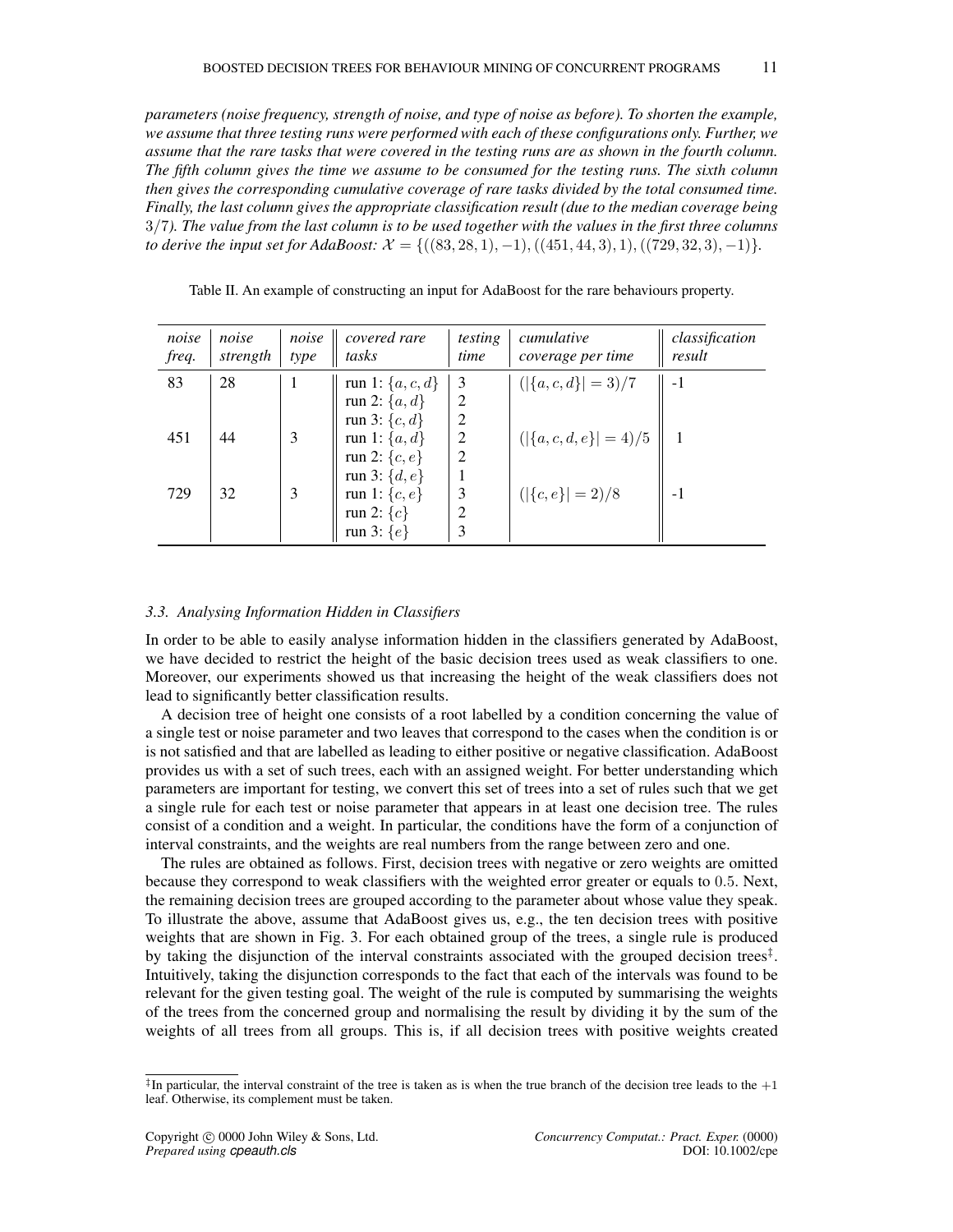

Figure 3. An example of several decision trees with conditions over parameters  $x_1, x_3, x_6, x_7$  and  $x_{10}$  created by the AdaBoost algorithm.

by AdaBoost are  $w_1, \ldots, w_m$ , and the concerned group G consists of  $n \leq m$  trees with weights  $w_{i_1}, \ldots, w_{i_n}$  where  $\forall 1 \leq j \leq n : 1 \leq i_j \leq m$ , then the weight of the rule created from G will be computed as the fraction  $\frac{\sum_{j=1}^{n} w_{i_j}}{\sum_{k=1}^{m} w_k}$ .

In our example, we focus on the importance of the different parameters. We start with parameter  $x_1$ . For this parameter, when we take the disjunction of the interval constraints associated with the trees corresponding to  $x_1$  (i.e., the first three trees in Fig. 3), we obtain the condition  $x_1 \leq$  $239.5 \vee x_1 \le 131.5 \vee x_1 > 497.5$ , which can be simplified to  $x_1 \le 239.5 \vee x_1 > 497.5$ . The weight of this rule is given by the sum of the three concerned trees divided by the sum of the weights of all the trees in the figure, which gives the (rounded) weight  $w_{x_1} = 0.398$ . If we process the other parameters in the same way, we get the following weights:  $w_{x3} = 0.574$ ,  $w_{x6} = 0.017$ ,  $w_{x7} = 0.007$ ,  $w_{x_{10}} = 0.004$ . Note that the weights of the parameters satisfy the constraint  $\sum_i w_{x_i} = 1$ . Clearly, parameters  $x_3$  and  $x_1$  appear to have the highest importance in the given setting; parameters  $x_6$ ,  $x_7$ , and  $x_{10}$  appear to have at least some significance; while parameters such as  $x_2$  are of no importance (since they did not even appear in any of the decision trees with positive weights).

From the rules obtained as described above, we can easily identify the parameters that most affect testing of the given program with the given testing goal. For that, we can simply take the parameters that are associated with the rules with the highest weights. In case we want to derive more general results—spanning over multiple testing goals and/or multiple tested programs, we can do that by looking for parameters (or values) that appear among the most influential ones among all (or most) of the considered test cases. Alternatively, one can also unite the training sets obtained for the different testing goals and/or programs under test, and then apply AdaBoost to the combined training set. In our example, the parameter which most affects the testing process is the parameter  $x_3$  that has the highest weight.

Moreover, we can also see which concrete values of the different parameters are the most influential. In particular, assume that the condition of the rule derived for some parameter was created from a set  $\mathcal{I} = \{I_1, ..., I_n\}$  of interval constraints where the decision trees that were associated with these intervals had weights  $w_1, ..., w_n$ . We identify all maximum subsets  $\mathcal{J} =$  $\{I_{i_1},...,I_{i_m}\}\subseteq \mathcal{I}$  of intervals with non-empty intersections (i.e., such that  $\cap_{j\in\{1,...,m\}} I_{i_j} \neq \emptyset$ ) and assign each such set a weight  $w<sub>J</sub>$  given by the sum of the weights of its elements, i.e.,  $w_{\mathcal{J}} = \sum_{j \in \{1,...,m\}} w_{i_j}$ . Intuitively, the weights of all the decision trees whose interval constraints overlap contribute to the weight of their overlapping part. The most influential values of the given parameter are then given by the sets J with the highest weights—namely, by the union  $\cup_{\mathcal{J}} \cap_{I \in \mathcal{J}} I$ of the intersections of the intervals I belonging to the subsets J with the highest weights  $w_{\mathcal{J}}$ .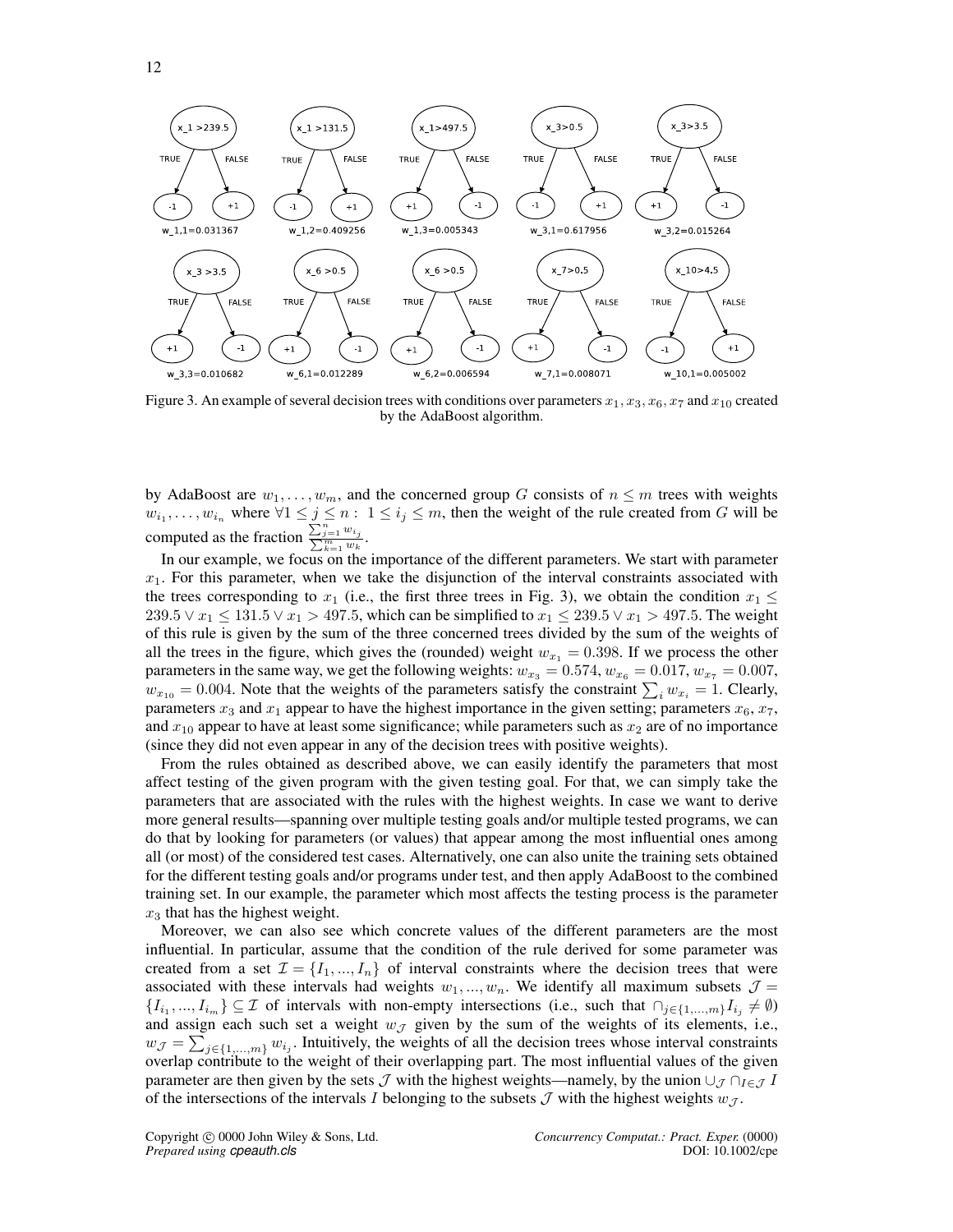

Figure 4. Division of values of parameter  $x_1$  to intervals associated with the decision trees from Fig. 3.



Figure 5. Histogram of weights of values of parameter  $x_1$  derived from the decision trees in Fig. 3.

Thus, in the example, we have a look at the most influential values of some of the parameters from Fig. 3. In particular, we concentrate on parameter  $x_1$ . The parameter is associated with three decision trees and hence three interval constraints, which are illustrated in Fig. 4. From the illustration, we see that there are two maximum subsets of the interval constraints with non-empty intersections, namely,  $\mathcal{J}_1 = \{x_1 \leq 239.5, x_1 \leq 131.5\}$  and  $\mathcal{J}_2 = \{x_1 > 497.5\}$ . The corresponding intersections are  $x_1 \le 131.5$  and  $x_1 > 497.5$  with the (rounded) weights  $w_{\mathcal{J}_1} = 0.441$  and  $w_{\mathcal{J}_2} = 0.005$ . Clearly, values of  $x_1$  less than or equal to 131.5 are the most influential. In case one would like to have a finer look at the influence of the different values, one can take all subsets of the set of intervals associated with the given parameter, compute the corresponding intersections of the constraints and their weights (as in the case of the maximum subsets), and obtain a histogram of the weights—such as the one shown in Fig. 5 for the parameter  $x_1$ .

## *3.4. Using AdaBoost in Fully Automated Testing*

We now present several approaches of using AdaBoost for fully automated noise-based testing. First, we describe two ways of combining AdaBoost with random generation of test and noise parameters. Second, we show how it can be combined with genetic algorithms for finding the most suitable values of test and noise parameters.

*3.4.1. AdaBoost-Improved Random Testing* In practice, noise-based testing is often used with randomly generated test and noise configurations. The simplest way of using AdaBoost to improve on this practice is the following. When performing repeated test runs of a given program to meet a given testing goal, one can run the program with randomly generated test and noise configurations, but use only those randomly generated configurations that get classified as suitable by an AdaBoost classifier derived for the given program and testing goal as described in Subsection 3.2. This idea, considered already in our preliminary work [1], is rather simple, but it can provide quite nice results as we illustrate through our experiments presented in Subsection 4.5.

While the above approach can provide useful results, we now propose yet another way of combining AdaBoost with random generation of test and noise configurations, which was not considered in [1]. This approach is motivated by our observation that, in many of the case studies that we conducted and which we report later on, some test and noise parameters were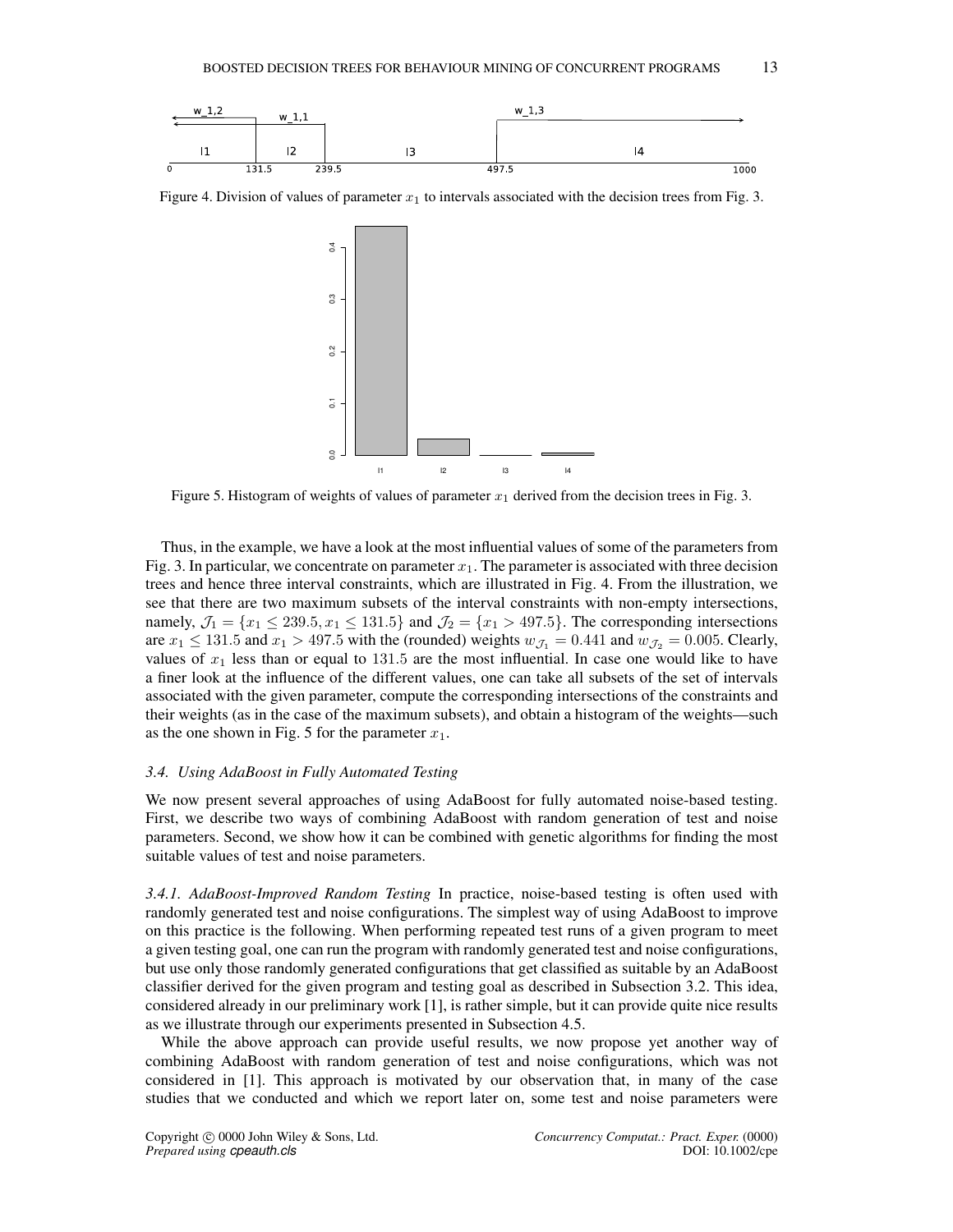significantly more important than others, even though the latter parameters were still influential. In such cases, however, the above proposed use of AdaBoost can include among useful test and noise configurations even some of those configurations where the less important parameters are set in a rather unsuitable way, which is tolerated due to the much higher weight of the more important parameters.

To improve on the above situation, we propose to build on the method for determining the most suitable values of each parameter, which is described at the end of Section 3.3. We then derive the test and noise configurations to be used by independently choosing the value of each of the parameters at random but from the most suitable range of its values only. For instance, assume that we have test and noise parameters  $x_1, x_2$ , and  $x_3$ , and the approach of Section 3.3 tells us that their most influential values are from intervals  $I_1$ ,  $I_2$ , and  $I_3$ , respectively. Then, every time we need a test and noise configuration for a repeated test run, we generate it as a three-tuple whose first item is randomly chosen from the interval  $I_1$ , the second item is randomly chosen from  $I_2$ , and the third one is randomly chosen from  $I_3$ . Our experiments presented in Section 4.5 show that this approach can indeed provide significantly better results than the first mentioned approach.

*3.4.2. Combination of Genetic Algorithms and AdaBoost* Finally, we also propose a combination of using AdaBoost and the genetic algorithms that we considered for finding suitable test and noise configurations in our previous works [21, 23]. This approach is motivated as follows. Our previous works showed that genetic algorithms can achieve very good results in finding suitable test and noise configurations, especially when trying to increase the achieved concurrency coverage, but they need to execute a huge number of test runs to get these configurations. The reason of this is that the genetic algorithms start with random initial configurations in the first generations and slowly create configurations with better results in the next generations. Our idea is to accelerate this process by restricting the range of possible values of the different test and noise parameters in which the genetic algorithms will search. In particular, we restrict the range of the parameters to the most influential values found through AdaBoost and the approach described at the end of Section 3.3. Thus, essentially, we use AdaBoost to get coarse knowledge on the suitable values of the test and noise parameters, and then we refine this knowledge using genetic algorithms. Our experiments presented below confirm that this approach can often significantly outperform all the other mentioned approaches.

# 4. EXPERIMENTAL EVALUATION

In this section, we describe the experiments that we conducted to evaluate the approaches proposed above. We first provide a brief description of the benchmark programs that we used in our experiments. Next, we briefly characterize the accuracy and sensitivity of the AdaBoost classifiers that we were able to obtain for our case studies and testing goals. Subsequently, we analyse the knowledge hidden in the classifiers that we obtained, compare it with our experience obtained in other ways, and derive several new insights about the importance of the different test and noise parameters. Finally, we proceed to experiments illustrating that AdaBoost combined with genetic algorithms can also be quite successfully used in fully automated noise-based testing.

#### *4.1. Case Studies*

For our experimental evaluation, we used the following multi-threaded programs. The first five of them contain known concurrency-related errors, and so they are suitable for experiments with reproduction of known bugs for debugging purposes. The remaining programs do not contain any known errors, and so they are added to the first five case studies within our experiments targeted at increasing coverage of rare behaviours§ .

<sup>§</sup>The case studies we present in this paper do not include large programs due to we need to perform a rather large number of experiments with different test and noise settings: Already with the use cases we consider, the experiments presented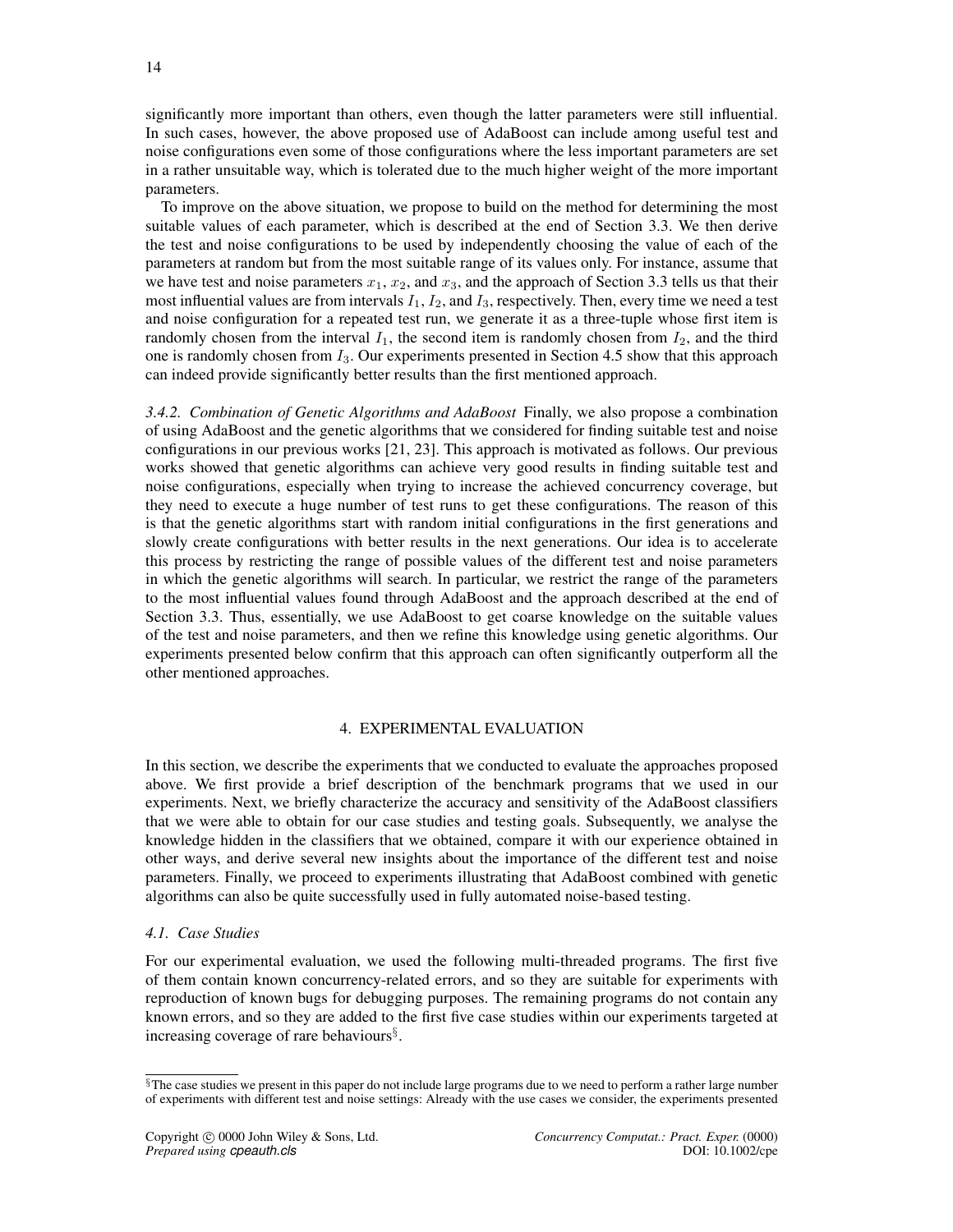*Airlines*. The size of the test case is *0.3 kLOC*, *8 classes*. It is a small test case containing an *atomicity violation* error. It simulates an airline reservation system with three parameters X, Y, and Z: The system creates a flight whose capacity is Z (number of available seats). Then, X seller threads are executed, and they are periodically trying to get a seat on the flight. The parameter  $Y$ controls how many iterations of an idle loop are done (and hence how much time is spent) between two successive attempts to book a ticket.

*Animator*. The size of the test case is *1.5 kLOC*, *31 classes*. It is a program containing a *data race* and an *atomicity violation*. Animator is our short name for the XTANGO animation program [52] which is a general-purpose system for algorithm animation that allows programmers to create colorful, real-time, 2 & 1/2 dimensional, smooth animations of their algorithms and programs. The focus of the system is on ease of use—programmers using this system need not be graphics experts to develop their own animations.

*Crawler*. The size of this test case is *1.2 kLOC*, *19 classes*. The test case includes an *atomicity violation*. The program is taken from an IBM repository. It represents a skeleton of an IBM crawler product with a test environment simulating real usage of the system. Namely, the system creates a given number of threads waiting for a connection. If a connection is established, a worker thread serves it. Afterwards, when a given global time limit occurs, a shutdown sequence is initiated. This means that the working threads are not accepting new tasks, and, after finishing the current task, they die [32]. The bug present in the program manifests itself during the shutdown sequence but very rarely (roughly 15 times per 10,000 runs).

*Elevator*. The size of this test case is *1.2 kLOC*, *12 classes*. The program contains a *data race* and an *atomicity violation*. It implements a real-time discrete-event simulation. The application is used as an example in a course on concurrent programming. Elevators are modeled as individual threads that poll directives from a central control board. Communication through the control board is synchronized through locks. The configuration used for our experiments simulates four elevators [45]. This benchmark has one parameter which controls the number of threads used.

*Rover*. The size of the test case is *5.4 kLOC*, *82 classes*. Rover contains an *atomicity violation* and a *deadlock*. The K9 Rover from NASA Ames is an experimental platform for autonomous wheeled vehicles for exploration of a planetary surface such as Mars. The rover executive software prototype monitors executions of actions and performs responses and cleanup when the execution fails. In the configuration used in our experiments, eight threads are launched in the system [43]. This benchmark has one parameter which selects one of the available test scenarios.

*Cache4j*. The size of this test case is *1.7 kLOC*, *66 classes*. Cache4j does not contain any known error. It is an LRU (Least Recently Used) lock-based cache implementation. The implementation is based on two internal data structures, a tree and a hash-map. The tree manages the LRU while the hash-map holds the data. The implementation is based on a single global lock [28].

*HEDC*. The size of the test case is *12.7 kLOC*, *747 classes*. The program does not contain any known error. It represents an application kernel that implements a meta-crawler for searching multiple Internet archives in parallel. In our benchmark configuration, four principal threads issue random queries to two archives each. The individual queries are handled by a short random sleep interval of 0-200 ms; this ensures that the principal threads work out of sync. The application employs a library for concurrent programming by Doug Lea—in particular, the Pooled-Executor pattern. The workload and memory access pattern of this application kernel are typical for Internet server applications and similar to applications based on alternative mechanisms such as Java Servlets [45, 48].

below took approximately 5,592 core hours, i.e., 233 core days. However, works such as [7] show that noise-based testing can be successfully used even on programs with millions of lines of code and can find previously unknown errors in complex industrial code.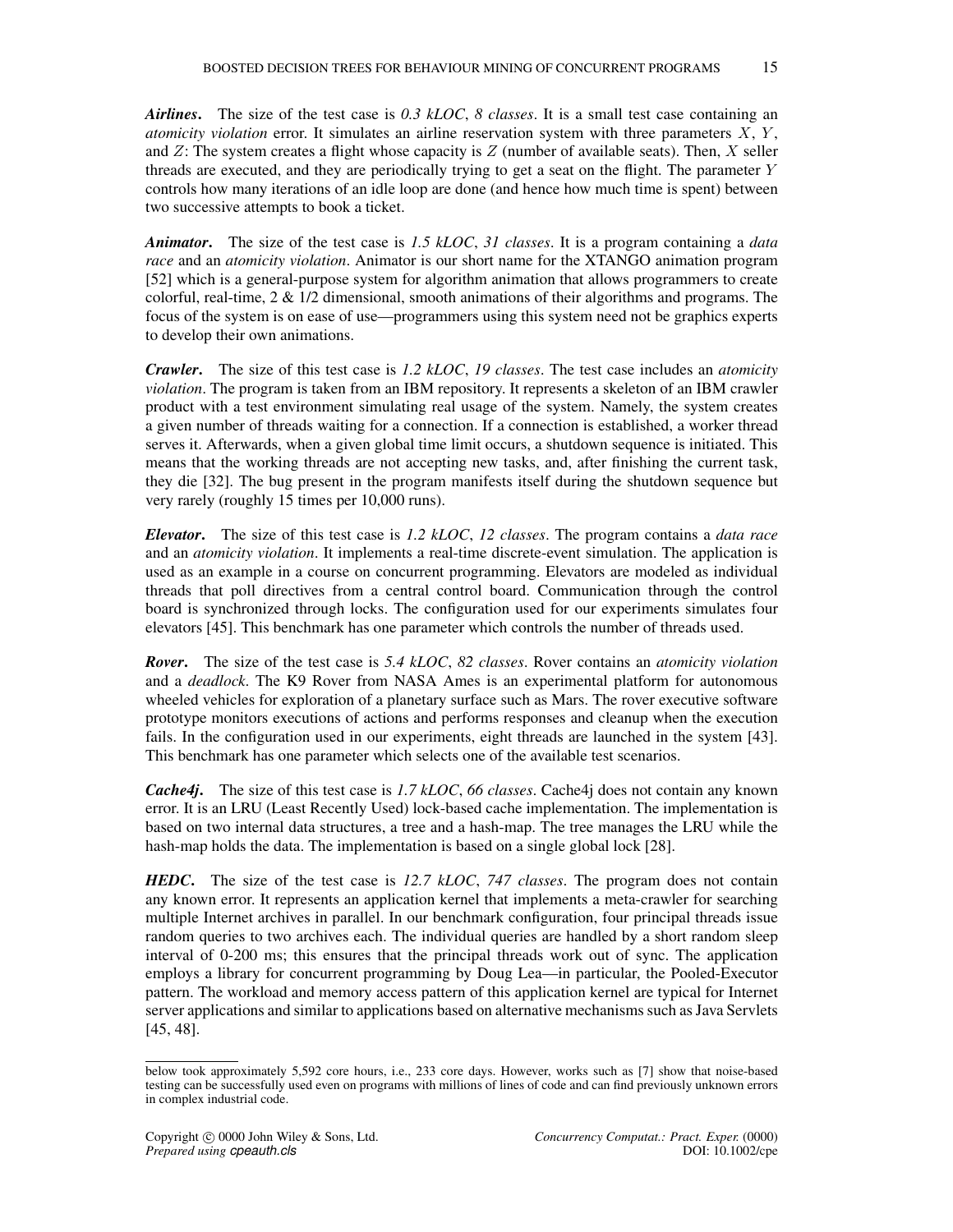*MonteCarlo*. The size of the test case is *1.4 kLOC*, *22 classes*. It does not contain any known error. MonteCarlo is a financial simulation, using Monte Carlo techniques to price products derived from the price of an underlying asset. The code generates multiple time series with the same mean and fluctuation as a series of historical data. This benchmark has one parameter which controls the number of threads used for the computation [51].

*Raytracer*. The size of the test case is *1.0 kLOC*, *22 classes*. It is without any known error. This benchmark measures the performance of a 3D ray tracer. The rendered scene contains 64 spheres, and it is rendered with a resolution of  $N \times N$  pixels. The outermost loop (over rows of pixels) has been parallelised using a cyclic distribution for load balancing. This benchmark has one parameter controlling the number of threads used for the computation [42, 51].

*SOR*. The size of the test case is *7.2 kLOC*, *256 classes*. The program does not contain any known error. SOR (Successive Over-Relaxation over a 2D grid) synchronizes its threads using a barrier rather than locks. It implements an iterative method for solving discretized Laplace equations on a grid data structure. In particular, it performs multiple passes over a rectangular grid until the values in the grid change less than a certain threshold, or a pre-defined number of iterations has been reached. The new value of a grid point is computed using a stencil operation, which depends only on the previous value of the point itself and its four neighbors in the grid. The program has two parameters: the number of iterations and the number of threads [42, 45].

*TSP*. The size of this test case is *0.4 kLOC*, *8 classes*. It is without any known error. TSP (Travelling Salesman Problem) is a travelling salesman application which computes the shortest path for a salesperson to visit all cities in a given set exactly once, starting in one specific city. The program is parallelized by distributing the search space over different processors. Because the algorithm performs pruning, the amount of computation needed for each subspace is not known in advance and varies between different parts of the search space. Therefore, dynamic load balancing between the processors is needed. This benchmark has two parameters: the number of threads and a given input file with a TSP instance [42, 46].

#### *4.2. Considered Test and Noise Parameters*

In Section 3.1, we said that our input set X for AdaBoost will consist of couples  $(\bar{x}, y)$  where  $\bar{x}$  is a vector recording the test and noise configuration used and  $y \in \{1, -1\}$  is the result of evaluating the considered test property. In our experiments, we—in particular—consider vectors  $\bar{x}$  of test and noise parameters consisting of 12 entries, i.e.,  $\overline{x} = (x_1, x_2, \dots, x_{12}).$ 

In our vectors of test and noise parameters, the parameter  $x_1 \in \{0, \ldots, 1000\}$  represents the *noise frequency*, the parameter  $x_2 \in \{0, \ldots, 100\}$  is the *strength of noise*, the parameter  $x_3 \in \{0, \ldots, 5\}$ selects one of the six available basic noise seeding heuristics. The parameters  $x_4, x_5 \in \{0, 1\}$  disable or enable the additional noise seeding heuristics *haltOneThread* and *timeoutTamper*, respectively.

The parameter  $x_6 \in \{0, 1, 2\}$  controls the way how the *sharedVarNoise* noise placement heuristic behaves—namely, whether it is disabled  $(x<sub>6</sub> = 0)$ , it applies the *sharedVarNoise-one* strategy injecting the noise at accesses to one randomly selected shared variable  $(x_6 = 1)$ , or it applies the *sharedVarNoise-all* strategy inserting the noise at accesses to all shared variables ( $x_6 = 2$ ). The parameter  $x_7 \in \{0, 1\}$  disables or enables the *nonVariableNoise* heuristic. The parameters  $x_8, x_9 \in \{0, 1\}$  disable or enable the *coverage-based* noise placement heuristic and the related *coverage-based-frequency* heuristic, respectively.

Finally, we summarize the parameters used by the above test cases (on top of the parameters of the noise injection technology itself) and explain in more detail their encoding in our experiments. These parameters are encoded as the parameters  $x_{10} \in \{1, \ldots, 10\}$  and  $x_{11}, x_{12} \in \{1, \ldots, 100\}$  in the experiments. In particular, *Animator*, *Cache4j*, *HEDC*, and *Crawler* are not parametrised, and hence x10, x11, x<sup>12</sup> are not used with them. In the *Airlines*, *Elevator*, *Montecarlo*, and *Raytracer* test cases, the  $x_{10}$  parameter controls the number of the threads used. In the Rover test case, the  $x_{10} \in \{1, \ldots, 7\}$  parameter selects one of the available test scenarios. The *Sor* and *TSP* test cases have two test parameters. The x<sup>10</sup> parameter is the number of iterations for *Sor* while it selects one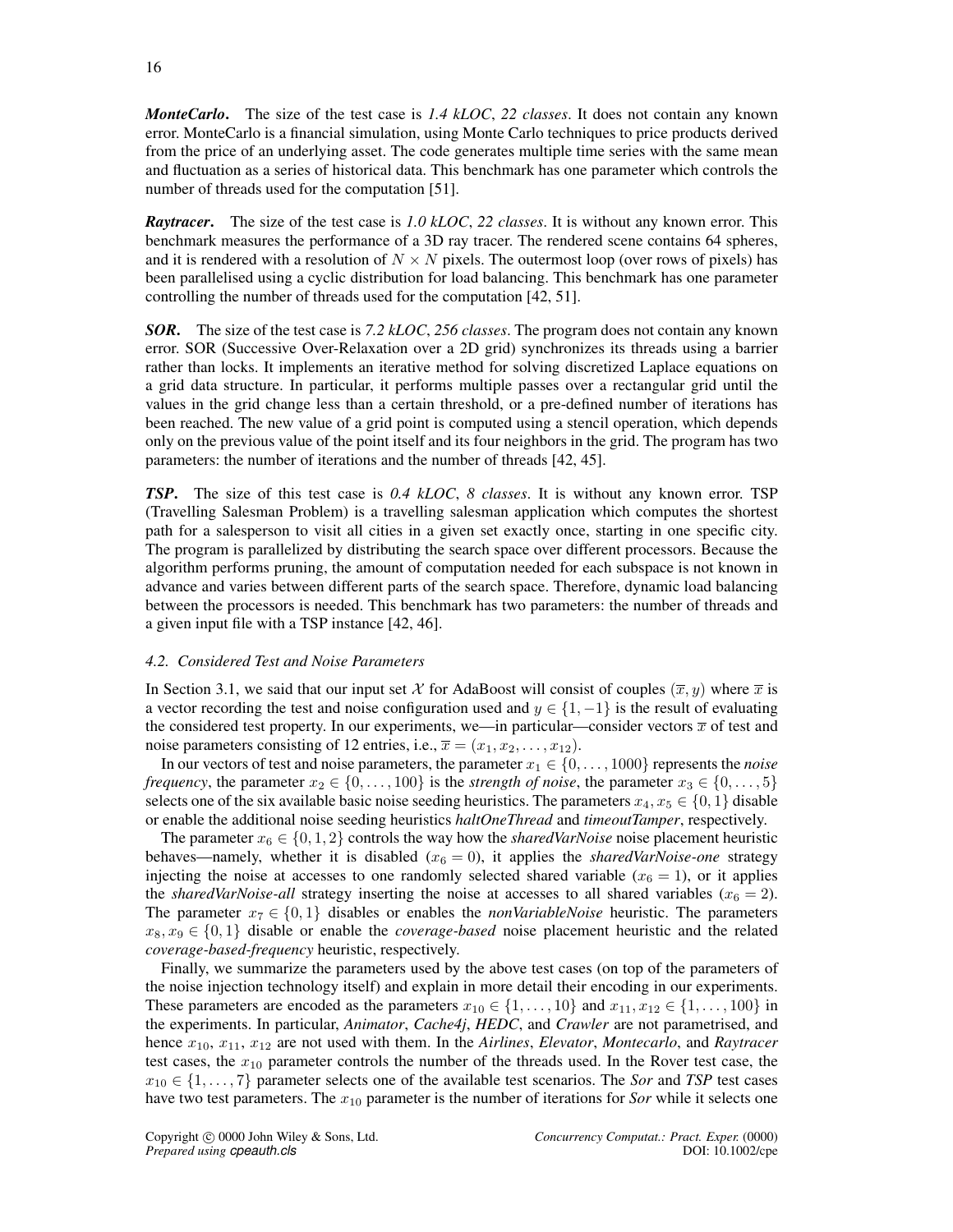of the available test scenarios for *TSP*. The  $x_{11}$  parameter controls the number of the threads used for both of these test cases. The *Airlines* test case uses the  $x_{11}$  and  $x_{12}$  parameters where the  $x_{11}$ controls how many cycles the test does and the  $x_{12}$  parameter indicates the flight capacity.

The total number of noise configurations that one can obtain from the above can be computed by multiplying 1001 values of *noise frequency*, by 101 possible values of *noise strength*, the number of the basic noise seeding heuristics, which is six, by two to reflect whether *haltOneThread* is or is not used, two to reflect whether *timeoutTamper* is used, two to reflect whether the *nonVariableNoise* heuristic is used, two to reflect whether the *coverage-based* noise placement is used, two to reflect whether the *covergage-based-frequency* heuristic is used, and three to reflect the possible use case scenarios of the *sharedVarNoise* heuristic. This gives a rough estimate of about 58.2 million combinations of noise settings when we simplify the situation by ignoring the fact that some of the settings do not make sense when used together (for instance, enabling *coverage-based-frequency* heuristic has no effect when *coverage-based* heuristic is disabled). Of course, the state space of the test and noise settings then further grows with the possible values of parameters of the test cases and the testing environment [23].

# *4.3. Accuracy and Sensitivity of the Classifiers*

We now present data about the accuracy and sensitivity of the AdaBoost classifiers that we derived for the above test cases. For the first five of them that contain known concurrency errors, we have considered both the testing goal of reproducing a known error as well as the goal of increasing coverage of rare behaviours. For the remaining test cases, we have considered the latter goal only.

In our experiments, we used the implementation of AdaBoost available in the GML AdaBoost Matlab Toolbox<sup>¶</sup>. We set it to use decision trees of height restricted to one and to use 10 boosting phases. When deriving the classifiers, we proceeded as described in Section 3.2. When deriving classifiers for the error manifestation property, we used 2000 random test and noise configurations. For the rare events property, due to a higher time consumption of the experiments, we used 200 random test and noise configurations. To obtain data allowing us to derive the accuracy and sensitivity of the derived classifiers, 100 different random divisions of the randomly generated configurations to training and validation sets were considered.

Tables III and IV summarise the average accuracy and sensitivity of the derived AdaBoost classifiers and their standard deviations. One can clearly see that both the average accuracy and sensitivity are quite high for the error reproduction test goal—with the average values being 0.8837 and 0.9586, respectively. For the testing goal of finding rare behaviours, both of the statistics have smaller values. However, the experiments presented in Section 4.5 show that the method works nicely even in their case. Moreover, the standard deviation is very low in all cases, which indicates that we always obtained results that provide meaningful information about our test runs.

#### *4.4. Analysis of the Knowledge Hidden in the Obtained Classifiers*

We now employ the approach described in Section 3.3 to interpret the knowledge hidden in the classifiers that we inferred for our test cases. From these classifiers, using the approach of Section 3.3, we derived the rules shown in Tables V and VI for the error manifestation property and the rare behaviours property, respectively. For each test case, the tables contain a row whose upper part contains the condition of the rule (in the form of an interval constraint), and the lower part contains the appropriate weight from the interval (0, 1).

In order to interpret the obtained rules, we first focus on rules with the highest weights (corresponding to parameters with the biggest influence). Then we look at the parameters which are present in rules across the test cases (and hence seem to be important in general) and parameters that are specific for particular test cases only. Next, we pinpoint parameters that do not appear in any of the rules and therefore seem to be of a low relevance in general.

<sup>¶</sup>http://graphics.cs.msu.ru/en/science/research/machinelearning/AdaBoosttoolbox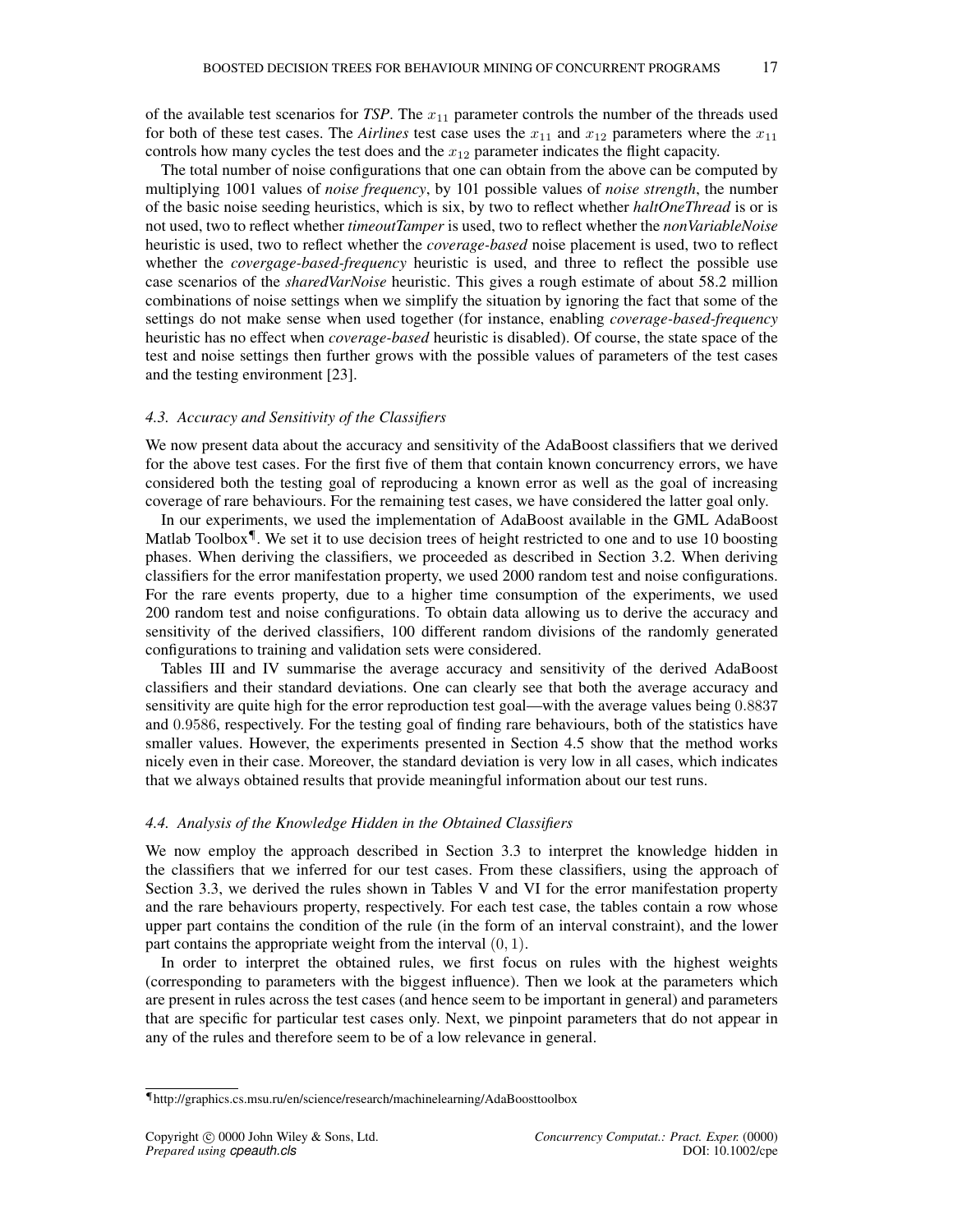|                    | Error reproduction |        |        |             | Rare behaviours |           |        |             |  |
|--------------------|--------------------|--------|--------|-------------|-----------------|-----------|--------|-------------|--|
|                    | Accurancy          |        |        | Sensitivity |                 | Accurancy |        | Sensitivity |  |
| <i>CaseStudies</i> | Mean               | Std    | Mean   | Std         | Mean            | Std       | Mean   | Std         |  |
| Airlines           | 0.7488             | 0.0163 | 0.8917 | 0.0250      | 0.6601          | 0.0508    | 0.6880 | 0.0900      |  |
| Animator           | 0.8353             | 0.0154 | 0.9489 | 0.0195      | 0.8503          | 0.0489    | 0.9006 | 0.0549      |  |
| Crawler            | 0.9916             | 0.0026 | 0.9948 | 0.0018      | 0.7453          | 0.0437    | 0.7549 | 0.0740      |  |
| Elevator           | 0.9568             | 0.0056 | 0.9965 | 0.0034      | 0.7161          | 0.0439    | 0.7327 | 0.0797      |  |
| Rover              | 0.8859             | 0.0142 | 0.9611 | 0.0088      | 0.6108          | 0.0406    | 0.6330 | 0.0950      |  |
| Average            | 0.8837             | 0.0108 | 0.9586 | 0.0117      | 0.7165          | 0.0456    | 0.7418 | 0.0787      |  |

Table III. The average and standard deviation of the accuracy and sensitivity of the AdaBoost classifiers derived for the test cases containing known errors.

Table IV. The average and standard deviation of the accuracy and sensitivity of the AdaBoost classifiers derived for the test cases without known errors.

|                    | Rare behaviours |           |        |             |  |  |  |  |
|--------------------|-----------------|-----------|--------|-------------|--|--|--|--|
|                    |                 | Accurancy |        | Sensitivity |  |  |  |  |
| <i>CaseStudies</i> | Mean            | Std       | Mean   | Std         |  |  |  |  |
| Cache4j            | 0.8454          | 0.0671    | 0.8963 | 0.0907      |  |  |  |  |
| <b>HEDC</b>        | 0.7819          | 0.0443    | 0.7797 | 0.0758      |  |  |  |  |
| Montecarlo         | 0.6692          | 0.0607    | 0.6702 | 0.1230      |  |  |  |  |
| Raytracer          | 0.6298          | 0.0713    | 0.6380 | 0.1114      |  |  |  |  |
| Sor                | 0.7807          | 0.0457    | 0.8203 | 0.0797      |  |  |  |  |
| <b>TSP</b>         | 0.6420          | 0.0674    | 0.6587 | 0.1179      |  |  |  |  |
| Average            | 0.7248          | 0.0594    | 0.7439 | 0.0998      |  |  |  |  |

Table V. Inferred rules for the error manifestation property with the most influential intervals marked out.

| Airlines |              |                                                    |                                        |             |                |                |  |  |
|----------|--------------|----------------------------------------------------|----------------------------------------|-------------|----------------|----------------|--|--|
| Rules    | $x_1 < 275$  | $x_3 \leq 0.5$ or $3.5 < x_3$                      | $73.5 < x_{12}$                        |             |                |                |  |  |
| Weights  | 0.16         | 0.50                                               | 0.04                                   | 0.18        |                | 0.12           |  |  |
|          |              |                                                    | Animator                               |             |                |                |  |  |
| Rules    | $705 < x_1$  |                                                    | $2.5 < x_3 \leq 3.5$                   |             |                | $x_6 \leq 0.5$ |  |  |
| Weights  | 0.19         |                                                    | 0.55                                   |             |                | 0.26           |  |  |
|          |              |                                                    | Crawler                                |             |                |                |  |  |
| Rules    | $x_1 < 215$  | $15 < x_2$                                         | $1.5 < x_3 < 3.5$                      | $0.5 < x_4$ | $x_5 \leq 0.5$ | $x_6 \leq 1.5$ |  |  |
|          |              |                                                    | or $4.5 < x_3$                         |             |                |                |  |  |
| Weights  | 0.32         | 0.1                                                | 0.08                                   | 0.07        |                |                |  |  |
|          |              |                                                    | Elevator                               |             |                |                |  |  |
| Rules    | $x_1 \leq 5$ |                                                    | $x_3 \leq 0.5$ or $3.5 < x_3 \leq 4.5$ |             | $x_7 \leq 0.5$ | $8.5 < x_{10}$ |  |  |
| Weights  | 0.93         |                                                    | 0.01                                   | 0.02        |                |                |  |  |
| Rover    |              |                                                    |                                        |             |                |                |  |  |
| Rules    | $515 < x_1$  | $0.5 < x_4$<br>$2.5 < x_3 < 3.5$<br>$x_6 \leq 0.5$ |                                        |             |                |                |  |  |
| Weights  | 0.21         | 0.48                                               | 0.23<br>0.08                           |             |                |                |  |  |

As for the error manifestation property (i.e., Table V), the most influential parameters are  $x_3$  in four of the test cases and  $x_1$  in the *Crawler* test case. This indicates that the selection of a suitable noise type  $(x_3)$  or noise frequency  $(x_1)$  is the most important decision to be done when testing these programs with the aim of reproducing the errors present in them. Another important parameter is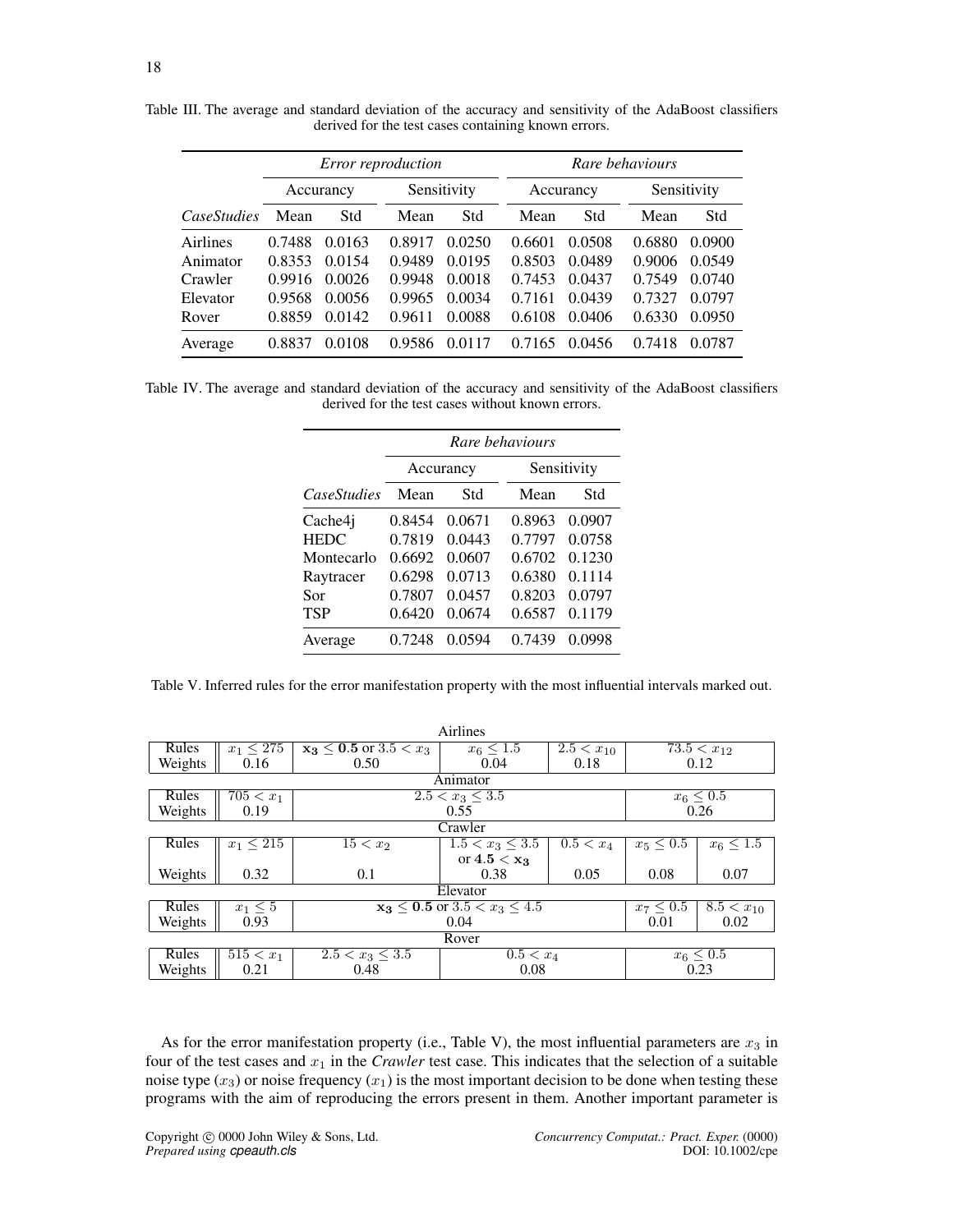|              | Airlines                             |                                        |                |                                                                   |                      |                            |  |  |  |
|--------------|--------------------------------------|----------------------------------------|----------------|-------------------------------------------------------------------|----------------------|----------------------------|--|--|--|
| Rules        |                                      | $x_1 \leq 295$ or $745 < x_1 \leq 925$ |                | $x_2 \leq 35$                                                     | $0.5 < x_5$          | $61.5 < x_{12} \leq 91.5$  |  |  |  |
| Weights      |                                      | 0.52                                   |                | 0.06                                                              | 0.1                  | 0.32                       |  |  |  |
|              |                                      |                                        | Animator       |                                                                   |                      |                            |  |  |  |
| Rules        |                                      | $0.5 < x_3 \leq 3.5$ or $4.5 < x_3$    |                |                                                                   | $0.5 < x_6 \leq 1.5$ |                            |  |  |  |
| Weights      | 0.80<br>0.20                         |                                        |                |                                                                   |                      |                            |  |  |  |
|              | Crawler                              |                                        |                |                                                                   |                      |                            |  |  |  |
| Rules        |                                      | $0.5 < x_3 \leq 3.5$ or $4.5 < x_3$    | $0.5 < x_4$    | $\overline{0.5} < x_5$                                            |                      | $0.5 < x_6 \leq 1.5$       |  |  |  |
| Weights      |                                      | 0.46                                   | 0.08           | 0.20                                                              |                      | 0.26                       |  |  |  |
|              |                                      |                                        | Elevator       |                                                                   |                      |                            |  |  |  |
| Rules        |                                      | $0.5 < x_3 \leq 3.5$                   | $0.5 < x_4$    | $0.5 < x_5$                                                       | $1.5 < x_6$          | $1.5<\text{x}_{10}\leq4.5$ |  |  |  |
|              |                                      | or $4.5 < x_3$                         |                |                                                                   |                      | or $7.5 < x_{10}$          |  |  |  |
| Weights      |                                      | 0.22                                   | 0.05           | 0.20                                                              | 0.06                 | 0.47                       |  |  |  |
|              |                                      |                                        | Rover          |                                                                   |                      |                            |  |  |  |
| <b>Rules</b> |                                      | $2.5 < x_3 \leq 3.5$ or $4.5 < x_3$    |                | $x_4 \leq 0.5$                                                    | $x_6 \leq 0.5$       | $0.5 < x_7$                |  |  |  |
| Weights      |                                      | 0.46                                   |                | 0.26                                                              | 0.16                 | 0.12                       |  |  |  |
|              |                                      |                                        | Cache4j        |                                                                   |                      |                            |  |  |  |
| <b>Rules</b> | $x_3 \le 0.5$ or $3.5 < x_3 \le 4.5$ |                                        | $x_5 \leq 0.5$ | $1.5 < x_6$                                                       | $x_9 \leq 0.5$       |                            |  |  |  |
| Weights      |                                      | 0.92                                   |                | 0.02                                                              | 0.05                 | 0.01                       |  |  |  |
|              |                                      |                                        | <b>HEDC</b>    |                                                                   |                      |                            |  |  |  |
| Rules        | $x_1 \leq 279$                       | $49.5 < x_2$                           |                | $\mathbf{x_3} \leq \mathbf{0.5} \text{ or } 3.5 < x_3 \leq 4.5$   |                      | $1.5 < x_6$                |  |  |  |
| Weights      | 0.03                                 | 0.02                                   |                | 0.89                                                              |                      | 0.06                       |  |  |  |
|              |                                      |                                        | Montecarlo     |                                                                   |                      |                            |  |  |  |
| Rules        | $x_1 \leq 548.5$                     | $\mathbf{x_3} \leq \mathbf{0.5}$       | $x_5 \leq 0.5$ | $0.5 < x_6$                                                       | $x_9 \leq 0.5$       | $3.5 < x_{10} \leq 5.5$    |  |  |  |
|              |                                      | or $3.5 < x_3$                         |                |                                                                   |                      |                            |  |  |  |
| Weights      | 0.09                                 | 0.30                                   | 0.05           | 0.18                                                              | 0.09                 | 0.29                       |  |  |  |
|              |                                      |                                        | Raytracer      |                                                                   |                      |                            |  |  |  |
| Rules        |                                      | $20.5 < x_2 \leq 53.5$                 | $0.5 < x_5$    | $x_6 \leq 0.5$                                                    | $0.5 < x_7$          | $x_{10} \le 1.5$           |  |  |  |
|              |                                      | or $75.5 < x_2$                        |                |                                                                   |                      | or $4.5 < x_{10}$          |  |  |  |
| Weights      |                                      | 0.29                                   | 0.09           | 0.15                                                              | 0.06                 | 0.41                       |  |  |  |
|              |                                      |                                        | Sor            |                                                                   |                      |                            |  |  |  |
| Rules        | $x_1 \le 144.5$                      | $x_3 \le 1.5$ or $3.5 < x_3$           |                | $0.5 < x_6$                                                       | $x_7 \leq 0.5$       | $x_{10} < 13$              |  |  |  |
| Weights      | 0.26                                 | 0.32                                   |                | 0.07                                                              | 0.07                 | 0.28                       |  |  |  |
|              |                                      |                                        | $TSP - part1$  |                                                                   |                      |                            |  |  |  |
| Rules        | $x_1 \leq 691$                       | $x_2 \leq 26$                          |                | $\overline{\mathbf{x_3} \leq 0.5 \text{ or } 3.5} < x_3 \leq 4.5$ |                      | $x_5 \leq 0.5$             |  |  |  |
| Weights      | 0.07                                 | 0.11                                   |                | 0.48                                                              |                      | 0.06                       |  |  |  |
|              |                                      |                                        | $TSP - part2$  |                                                                   |                      |                            |  |  |  |
| Rules        |                                      | $\overline{0.5} < x_6$                 | $0.5 < x_8$    |                                                                   | $x_9 \leq 0.5$       | $x_{10} \leq 18.5$         |  |  |  |
| Weights      |                                      | 0.06                                   | 0.06           | 0.07                                                              |                      | 0.09                       |  |  |  |

#### Table VI. Rules inferred for the rare behaviours property.

 $x_6$  controlling the use of the *sharedVarNoise* heuristic. Moreover, the parameters  $x_1, x_3$ , and  $x_6$  are considered important in all of the rules, which suggests that, for reproducing the considered kind of errors, they are of a general importance.

In two cases, namely, *Crawler* and *Rover*, the *haltOneThread* heuristic  $(x_4)$  turns out to be relevant. In these test cases, the *haltOneThread* heuristic should be enabled in order to detect an error. This behaviour fits into our previous results [35] in which we show that, in some cases, this unique heuristic (the only heuristic which allows one to exercise thread interleavings which are normally far away from each other) considerably contributes to the detection of an error. Finally, the presence of the x<sup>10</sup> and x<sup>12</sup> parameters in the rules derived for the *Airlines* test case indicates that the number of threads  $(x_{10})$  and the number of cycles executed during the test  $(x_{12})$  pays an important role in the noise-based testing of this particular test case. The  $x_{10}$  parameter (i.e., the number of threads) turns out to be important for the *Elevator* test case too, indicating that the number of threads is of a more general importance.

Finally, we can see that the  $x_8$ ,  $x_9$ , and  $x_{11}$  parameters are not present in any of the derived rules. This indicates that the *coverage-based* noise placement heuristics are of a low importance in general, and the  $x_{11}$  parameter specific for *Airlines* is not really important for finding errors in this test case.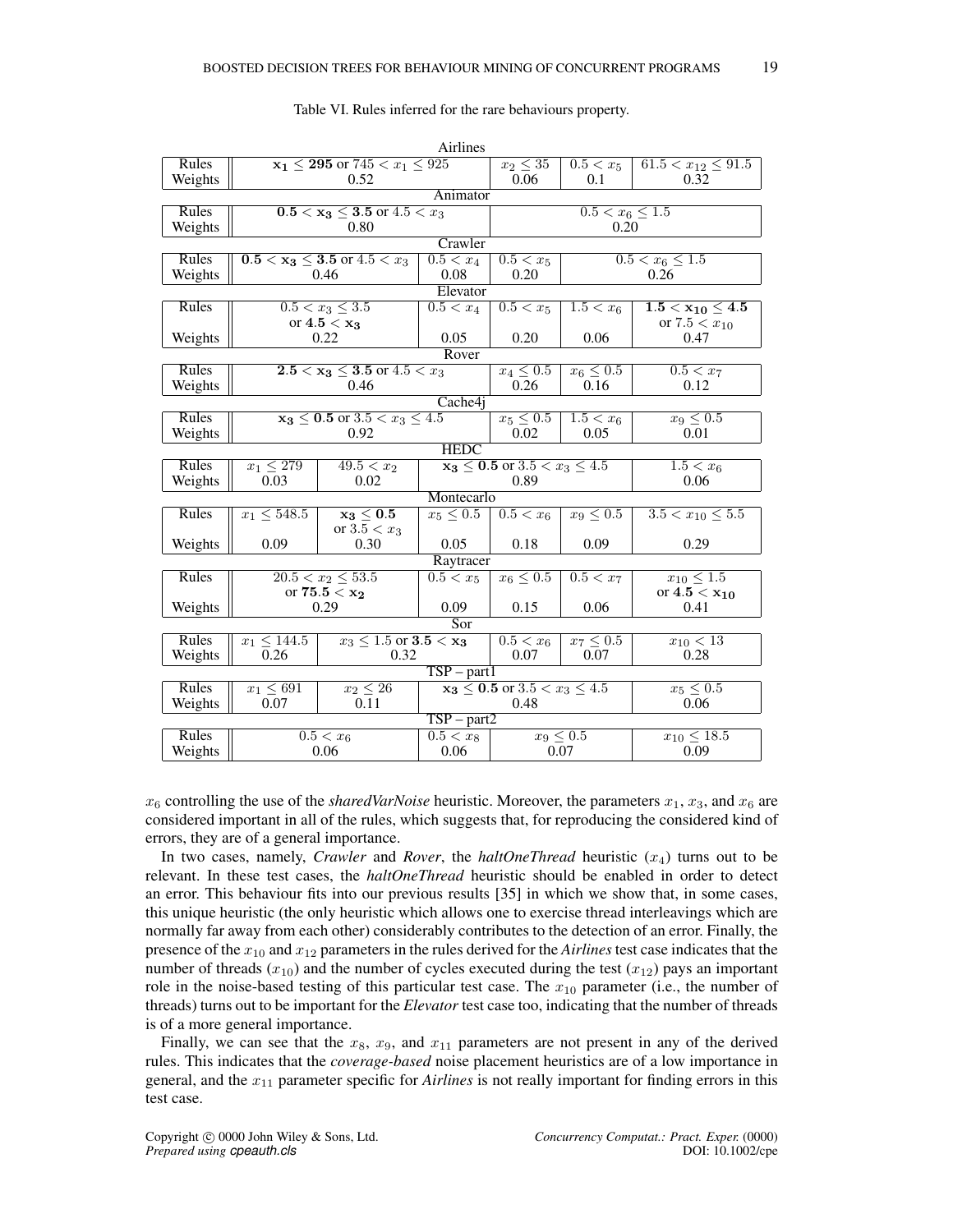Next, for the case of classifying according to the rare behaviours property, the obtained rules are shown in Table VI. The highest weights can again be found in rules based on the  $x_3$  parameter (*Animator*, *Crawler*, *Rover*, *Cache4j*, *HEDC*, *Montecarlo*, *Sor*, *TSP*) and on the x<sup>1</sup> parameter (*Airlines*). However, in the case of *Elevator* and *Raytracer*, the most contributing parameter is now the number of threads used by the test  $(x_{10})$ . Moreover, the  $x_{10}$  parameter is also important in the *Montecarlo*, *Sor*, and *TSP* test cases. This suggests that choosing the right number of threads is quite important to maximize the chances to spot rare behaviours, and that it is not necessarily the case that the higher number of threads is used the better. Further, the generated sets of rules often contain the x<sup>3</sup> parameter controlling the type of noise (all test cases except for *Airlines* and *Raytracer*) and the x<sup>6</sup> parameter which controls the *sharedVarNoise* heuristic. These parameters thus appear to be of a general importance for the rare behaviours property.

The parameter  $x_{12}$ , i.e., the number of test cycles, does again turn out to be important in the *Airlines* test case. Finally, the  $x_8$  parameter is shown only in one test case (*TSP*),  $x_9$  shows up in the rules generated for two test cases (*Cache4j* and *TSP*), and the  $x_{11}$  parameter does not show up in any of the rules, and hence seem to be of a low importance in general for finding rare behaviours (which is the same as for reproduction of known errors).

Overall, the obtained results confirmed some of the facts we discovered during our previous experimentation such as that different goals and different test cases may require a different setting of noise heuristics  $[35, 23, 21]$  and that the *haltOneThread* noise injection heuristics  $(x_4)$  provides in some cases a dramatic increase in the probability of spotting an error [35]. More importantly, the analysis revealed (in an automated way) some new knowledge as well. Mainly, the type of noise  $(x_3)$ and the setting of the *sharedVarNoise* heuristic  $(x<sub>6</sub>)$  as well as the frequency of noise  $(x<sub>1</sub>)$  are often the most important parameters (although the importance of  $x_1$  seems to be a bit lower). Further, it appears to be important to suitably adjust the number of threads  $(x_{10})$  whenever that is possible.

#### *4.5. Fully Automated Noise-based Testing with AdaBoost*

We now present experimental results showing usefulness of the ways of applying AdaBoost in fully automated noise-based testing that we proposed in Section 3.4. We consider both the combination of AdaBoost and random noise injection as well as the combination of AdaBoost and genetic algorithms. We start by considering the case of repeated reproduction of a known concurrency error and then proceed to the case of coverage of rare tasks.

*4.5.1. Repeated Error Manifestation* Within our experiments aimed at repeated reproduction of known concurrency-related errors, we compare noise-based testing under test and noise configurations generated in the following ways:

- Purely random generation (referred to as *Random* below).
- Generation based on single-objective and multiple-objective genetic algorithms proposed in our earlier work and briefly described in Section 2.4 (denoted as *SOGA* and *MOGA* below).
- Random generation filtered through the classic AdaBoost approach as described in the first part of Section 3.4.1 (referred to as *AdaBoost* in what follows).
- Random generation restricted to the AdaBoost-recognised most influential values of parameters described in the second half of Section 3.4.1 (denoted as *AdaBoost2* below).
- Generation based on the single-objective and multiple-objective genetic algorithms restricted to the AdaBoost-recognised most influential values of parameters as proposed in Section 3.4.2 (referred to as *SOGA2* and *MOGA2* below).

We run 5000 executions in the learning phase of those approaches that need some training. To compare capabilities of the obtained test and noise configurations in repeatadly finding the known errors, we then run 20 executions for 20 best configurations obtained through each of the approaches (apart from the random approach where we simply run 400 executions).

For experiments with the genetic algorithms, one has to choose the fitness function to be used. In particular, for the *SOGA* and *SOGA2* experiments, based on the experience we gained in our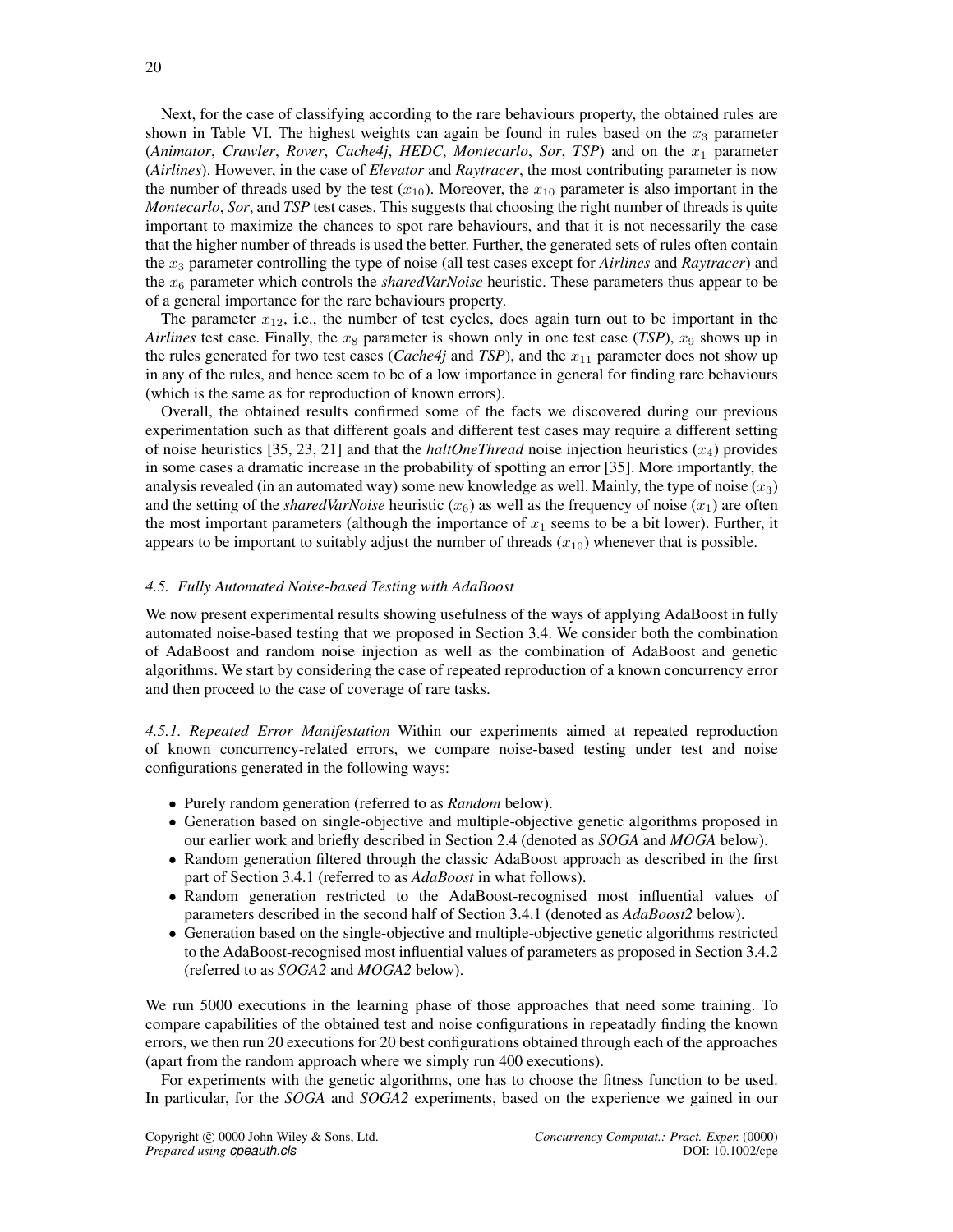previous work, we have chosen the following fitness function:

$$
fitness = \frac{Error}{Error_{max}} * 10 + \frac{Warning_{max}}{Warning_{max}} + \frac{GoldiLockSC^*}{GoldiLockSC^*_{max}} + \frac{time_{max} - time}{time_{max}}
$$

Here, the *GoldiLockSC*<sup>\*</sup> coverage metric is used since it has good properties for measuring general coverage of concurrency behaviour. The value  $GoldillockSC^*$  used in the fitness function gives the cumulative number of tasks covered in a series of five test runs performed with the given test and noise parameter values while  $GoldilLockSC^*_{max}$  gives the maximal cumulative number of covered tasks across all so far performed series of test runs. However, since we want the fitness function to steer the search towards error discovery, we add to the fitness function information about the number of detected errors and error warnings. In particular, Error gives the number of error manifestations detected in the given series of five runs by looking for unhandled exceptions, and  $Error_{max}$  gives the maximal number of error manifestations so far seen in some series of five test runs. Warning gives the number of warnings detected in the given series of five test runs through the Avio checker [34] which detects atomicity violations over one variable. This metric has been chosen because atomicity violations are present in all the case studies considered in this experiment. Again,  $Warning_{max}$  gives the maximum Avio coverage obtained in the so far performed series of test runs. Finally, as we want to reflect the time needed for the test runs, we add it into the fitness function in such a way that lower amounts of time needed for the test runs are preferred<sup>||</sup>.

For the *MOGA* and *MOGA2* experiments, we have let the multi-objective genetic algorithm work with the same objectives as those summarized in the fitness function of the *SOGA* and *SOGA2* approaches, i.e., the number of detected error manifestations, the Avio coverage, the *GoldiLockSC*<sup>∗</sup> coverage, and the needed testing time. In all our experiments with the genetic algorithms, we used the following settings: the probability of mutation was set to 0.5, the number of individuals in one population was 20, and each individual was evaluated by using the cumulative value from five executions of one configuration. We used the two-point crossover and the tournament selection operator (which provided us with the best results in our previous work [22]). For each case study, we repeat each experiment ten times.

Table VII compares results obtained using the above described approaches. In particular, the table presents numbers and percentages of the executions that managed to find an error in those of our benchmark programs that contain a known error. As we can see, the single-objective genetic algorithm restricted to the AdaBoost-selected most influential parameter values (i.e., *SOGA2*) has achieved the best results on average. However, random generation of test and noise parameter values restricted to the AdaBoost-selected most influential parameter values (*AdaBoost2*) and the combination of the multi-objective genetic algorithm and AdaBoost (*MOGA2*) have also achieved very good results.

| <b>CaseStudies</b> | <b>Random</b> | SOGA         | <b>MOGA</b>  | <b>AdaBoost</b> | AdaBoost2    | SOGA2        | <i>MOGA2</i> |
|--------------------|---------------|--------------|--------------|-----------------|--------------|--------------|--------------|
|                    | error/ $\%$   | error $/$ %  | error/ $\%$  | error/ $\%$     | error/ $\%$  | error/ $%$   | error/ $%$   |
| <b>Airlines</b>    | 132.93/33.23  | 313.25/78.31 | 272.25/68.06 | 323.50/80.88    | 351.80/87.95 | 371.80/92.95 | 332.7/83.13  |
| Animator           | 106.75/26.69  | 220.20/55.05 | 131.00/32.75 | 144.80/36.20    | 252.40/63.10 | 350.30/87.58 | 241.25/60.31 |
| Crawler            | 0.00/0.00     | 0.50/0.13    | 0.50/0.13    | 0.80/0.20       | 1.00/0.25    | 2.40/0.60    | 0.80/0.20    |
| Elevator           | 59.25/14.81   | 133.25/33.31 | 116.75/29.19 | 80.40/20.10     | 36.60/9.15   | 105.00/26.25 | 86.80/21.70  |
| Rover              | 17.00/4.25    | 143.00/35.75 | 88.25/22.06  | 57.40/14.35     | 48.4/12.65   | 324.80/81.20 | 203.30/50.83 |
| Average            | /15.80        | /40.51       | /30.44       | /19.11          | 134.62       | 157.72       | /43.24       |
| ASD                | /6.01         | /5.50        | /7.91        | /7.44           | /4.91        | /4.89        | /2.58        |

Table VII. An experimental comparison of various fully automated approaches to noise-based testing in the context of reproducing a known error. The best results are highlighted in bold.

Here, one could be tempted to divide the fitness values by the time needed. We do not use this approach since our previous experience [22] showed that this often leads to significant degeneration of the search (producing configurations that produce very low coverage in extremely short time).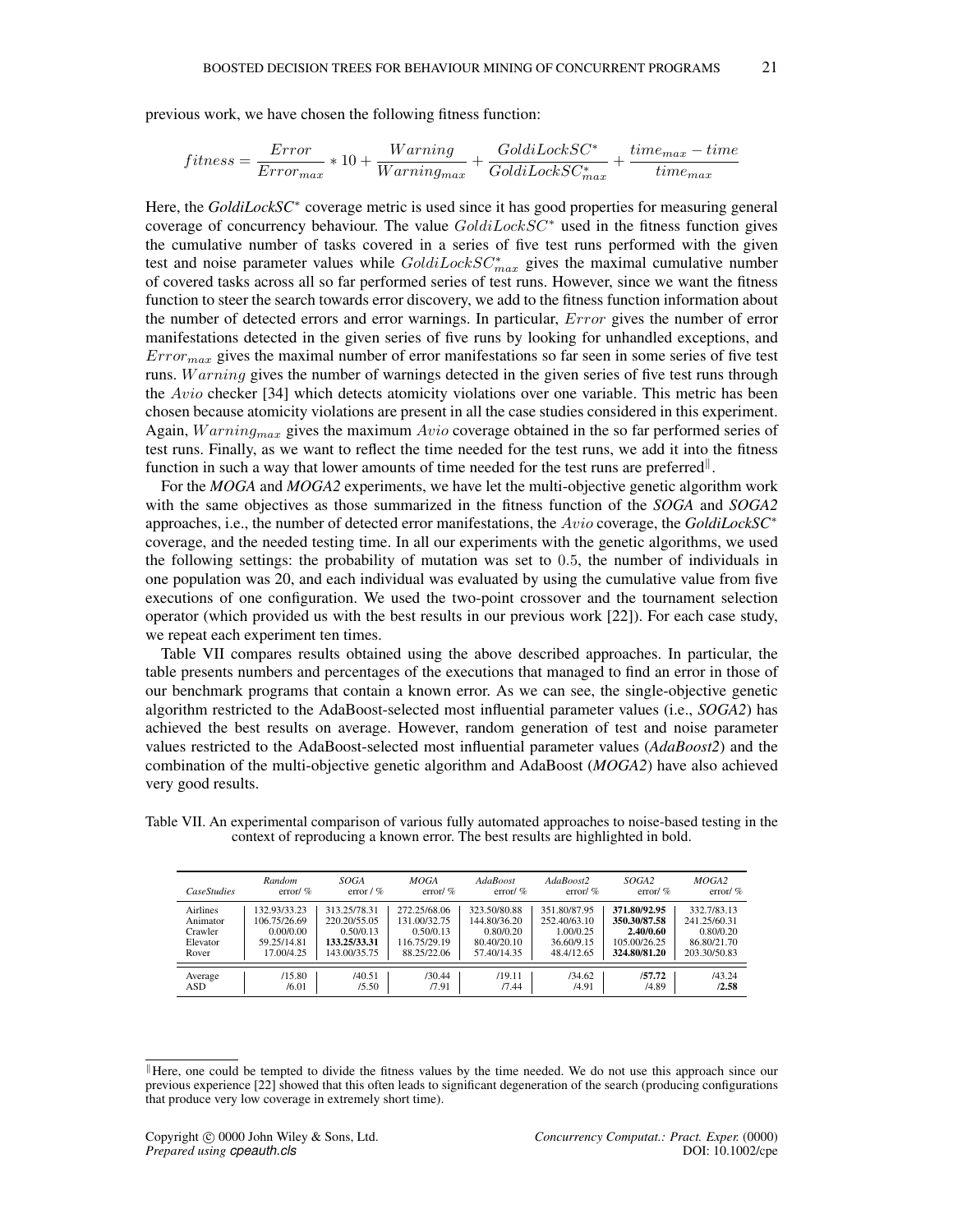It must be noted that 14 generations were used for the *SOGA* and *MOGA* experiments, and 7 generations were used for the *SOGA2* and *MOGA2* experiments, which are very small numbers only. The reason for using such small numbers of generations is that we wanted to compare the different approaches while giving them the same time for the learning phase. The *MOGA2* approach had the lowest standard deviation on average. This means that the *MOGA2* approach gives good results with a high probability.

*4.5.2. Coverage of Rare Concurrent Behaviours* In the second part of our experiments, we concentrate on increasing coverage of rare concurrent behaviours. Compared with the experiments of the previous section, we consider all of our benchmark programs since we do not need them to contain an error. For the *SOGA* and *SOGA2* approaches, we use the following simplified fitness function:

$$
fitness = \frac{GoldilLockSC^*}{GoldilLockSC^*_{max}} + \frac{time_{max} - time}{time_{max}}
$$

From the fitness function, we have left out information about errors and warnings since we now do not focus on occurrences of any known errors. The *MOGA* and *MOGA2* approaches are based on the same objectives as *SOGA* and *SOGA2*, i.e., time and GoldiLockSC<sup>∗</sup> . As in the experiments of the previous section, the probability of mutation was set to 0.5, and each individual was evaluated using cumulative coverage obtained in five runs. Each generation had 20 individuals.

For the random approach, we executed 1000 test runs with randomly generated test and noise configurations. For the other approaches, we used the same number of test runs, which we divided into 500 runs to train the approaches and the remaining 500 runs to execute the test cases with the configurations obtained from the training phase. When training the AdaBoost-based approaches, we took as positive (i.e., suitable for testing) 50 configurations with the highest results of cumulative coverage obtained from five runs and the other configurations as negative. For the approaches based purely on genetic algorithms, i.e., *SOGA* and *MOGA*, we used five generations in the training phase. For the combination of AdaBoost and genetic algorithms, i.e., *SOGA2* and *MOGA2*, we used 250 runs for training AdaBoost and three generations for the subsequent training of the genetic algorithms. For each case study, we repeated each experiment ten times.

| <b>CaseStudies</b> | Rand.          | SOGA           | MOGA           | AdaBoost     | AdaBoost2     | SOGA <sub>2</sub> | MOGA <sub>2</sub> |
|--------------------|----------------|----------------|----------------|--------------|---------------|-------------------|-------------------|
|                    | rareTasks/ $%$ | rareTasks/ $%$ | rareTasks/%    | rareTasks/%  | rareTasks/%   | rareTasks/%       | rareTasks/%       |
| <b>Airlines</b>    | 0.6566/41.4    | 1.2950/81.6    | 1.5462/97.4    | 0.4768/30.0  | 0.9298/58.6   | 1.5876/100.0      | 1.1216/70.6       |
| Animator           | 7.0193/4.6     | 145.8694/95.3  | 153.0821/100.0 | 87.3576/57.1 | 136.5519/89.2 | 114.9578/75.1     | 110.4470/72.1     |
| Cache4j            | 0.0165/38.9    | 0.0167/39.4    | 0.0413/97.4    | 0.0292/68.9  | 0.0194/45.8   | 0.0389/91.7       | 0.0424/100.0      |
| Crawler            | 3.0415/51.1    | 4.7546/79.9    | 3.1230/52.5    | 3.6581/61.5  | 5.8669/98.6   | 4.1439/69.6       | 5.9502/100.0      |
| Elevator           | 9.0015/48.1    | 13.5446/72.4   | 16.9801/90.8   | 17.4073/93.1 | 18.7019/100.0 | 14.9516/79.9      | 17.1540/91.7      |
| <b>HEDC</b>        | 0.3605/22.1    | 0.9909/60.7    | 0.7595/46.5    | 0.9754/59.7  | 1.1568/70.8   | 1.3836/84.7       | 1.6334/100.0      |
| Montecarlo         | 0.1469/59.9    | 0.2158/88.0    | 0.2453/100.0   | 0.1482/60.4  | 0.1780/72.5   | 0.1664/67.8       | 0.1823/74.3       |
| Raytracer          | 0.0009/7.7     | 0.0003/2.6     | 0.0003/2.6     | 0.0006/5.1   | 0.0052/44.4   | 0.0117/100.0      | 0.0104/88.9       |
| Rover              | 1.1532/42.1    | 1.7713/64.6    | 1.5623/57.0    | 1.4008/51.1  | 1.3018/47.5   | 1.9877/72.5       | 2.7411/100.0      |
| Sor                | 0.0497/25.4    | 0.0742/37.9    | 0.0860/44.0    | 0.1088/55.6  | 0.1154/59.0   | 0.1855/94.8       | 0.1956/100.0      |
| <b>TSP</b>         | 0.0381/36.9    | 0.0659/63.9    | 0.0971/94.1    | 0.0520/50.4  | 0.0642/62.2   | 0.0867/84.0       | 0.1032/100.0      |
| Average            | /34.4          | /62.4          | /71.1          | / 55.6       | /67.7         | /83.6             | /90.7             |
| ASD                | / 17.6         | /26.9          | 132.5          | /20.7        | / 20.5        | /11.8             | /12.4             |

Table VIII. A comparison of average cumulative numbers of rare tasks over the time needed to cover them.

In Table VIII, we present results of the above experiments (which took in total approximately 6,939 core hours, i.e., 289 core days). In particular, the entries of the table contain—for the different programs and different approaches—the obtained coverage of rare tasks over the time needed to obtain the coverage. We divide the obtained coverage by the needed time in order to better see which of the approaches is better to quickly obtain a high coverage of rare tasks. Moreover, the obtained coverage over the testing time is followed by its interpretation in per cent. Namely, the approach with one hundred per cent is the winning one, and, for the others, the percentage shows how far they are from the winning approach in terms of the achieved coverage over time. As we can see, the combinations of AdaBoost with the genetic approaches (i.e., *MOGA2* and *SOGA2*) have the best results on average, and they are also more stable than the other methods.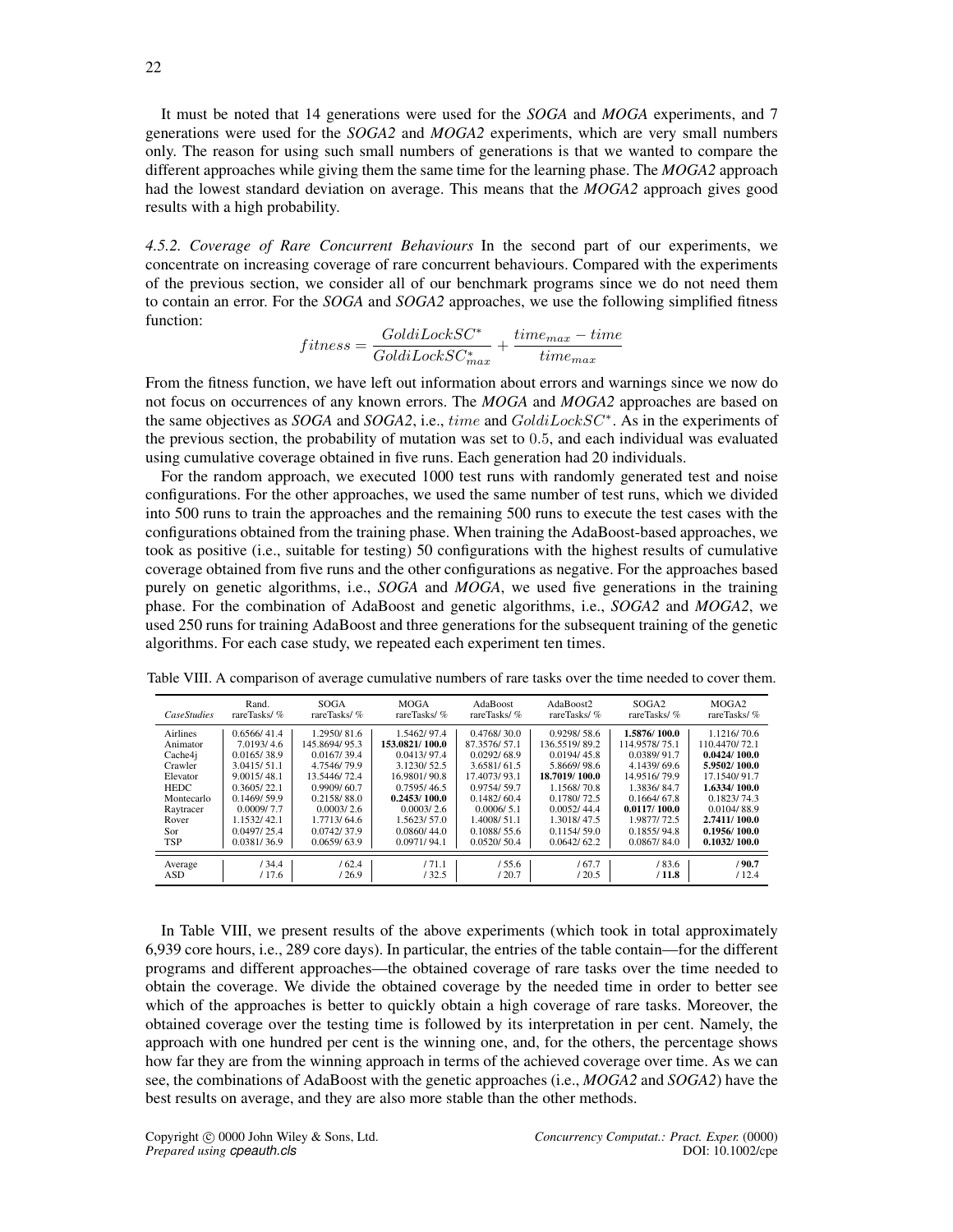#### 5. RELATED WORK

Below, we divide related works to two areas: First, we discuss works representing alternative approaches to noise-based testing of concurrent programs. Second, we discuss works where data mining is applied in testing. None of them, however, is going in the same direction as this paper.

## *5.1. Testing and Analysis of Concurrent Programs*

As we have already indicated above, finding errors in concurrent programs is a particularly difficult problem due to the fact that a multi-threaded program can generate many executions differing in the interleavings of its threads, out of which, however, usually a very small fraction leads to errors only. Moreover, naïvely repeated test executions are likely to repeatedly execute similar interleavings and hence miss the errors [3, 8]. One of the ways to cope with this problem is the approach of noise-based testing [8, 13] whose further improvement we propose in this paper.

Among the main alternatives to noise-based testing, we first mention the so-called *systematic testing* [20, 3, 58, 38, 25, 24] that controls the scheduling of threads and systematically enumerates their different interleavings. Unlike noise-based testing, systematic testing provides better guarantees that a concurrency-related error will be found if present, and it can avoid reexecution of the same schedules. On the other hand, despite many heuristic optimizations that have been proposed, due to a need to systematically enumerate different schedules, systematic testing is still more heavy-weight than noise-based testing. Moreover, systematic testing can have problems with programs containing sources of non-determinism such as user input, external client requests, etc.

*Coverage-driven testing* as proposed in [61] and implemented in the Maple tool attempts to influence the scheduling such that the obtained coverage of several important synchronization idioms (called iRoots) is maximized. These idioms capture several important memory access patterns that are shown to be often related with error occurrences. Maple uses several heuristics to likely increase the coverage of iRoots. The technique provides lower guarantees of finding an error than systematic testing, but it is more scalable. The approach of Maple does not support some kinds of bugs (e.g., value-dependent bugs or some forms of deadlocks). Interestingly, multiple of the heuristics it uses are based on randomization. Maple can thus be viewed as being in between of systematic testing and noise-based testing (note that some of our noise placement heuristics are based on maximizing coverage too). An interesting question for future work is thus whether an approach for finding suitable values of noise parameters, such as the one we propose in this paper, could be combined with the heuristics used in Maple too.

Another approach to increase efficiency of discovering concurrency-related errors is that of *extrapolating dynamic analysis*. Such an analysis is trying to discover symptoms of concurrencyrelated errors (e.g., wrong locking order, use of different locks to guard the same variable, etc.), and it can warn about a possible error even if it is not witnessed in a given run. Many extrapolating dynamic analyses have been proposed, including, e.g., analyses targeting *data races* [49, 10, 16], *deadlocks* [4], *atomicity violations* [14, 39, 15], etc. Note that extrapolating dynamic analyses can be combined with noise injection as these approaches are to a large degree complementary.

Yet another possibility how to look for concurrency-related errors is that of using techniques of *static analysis*, often with deep *formal roots*. There exist many static analysis techniques, including, e.g., software model checking, data flow analysis, abstract interpretation, or searching for errorpatterns. Some of these techniques have problematic scalability (e.g., model checking), some suffer from false alarms, and/or have problems to capture all forms of concurrency-related errors (e.g., error patterns). On the other hand, some of them can provide very high guarantees of finding errors or be very fast. These techniques can be viewed as complementary to testing and dynamic analysis. Their deeper discussion is beyond the scope of this paper—for an overview, see, e.g., [36].

Finally, various combinations of the above approaches have been studied in the literature. In *active testing*, which is considered, e.g., in [50, 44, 27], some bug detector based on static analysis or extrapolating dynamic analysis is used to detect possible concurrency errors and then some form of noise-based testing, directed by information from the first phase, is used to check whether the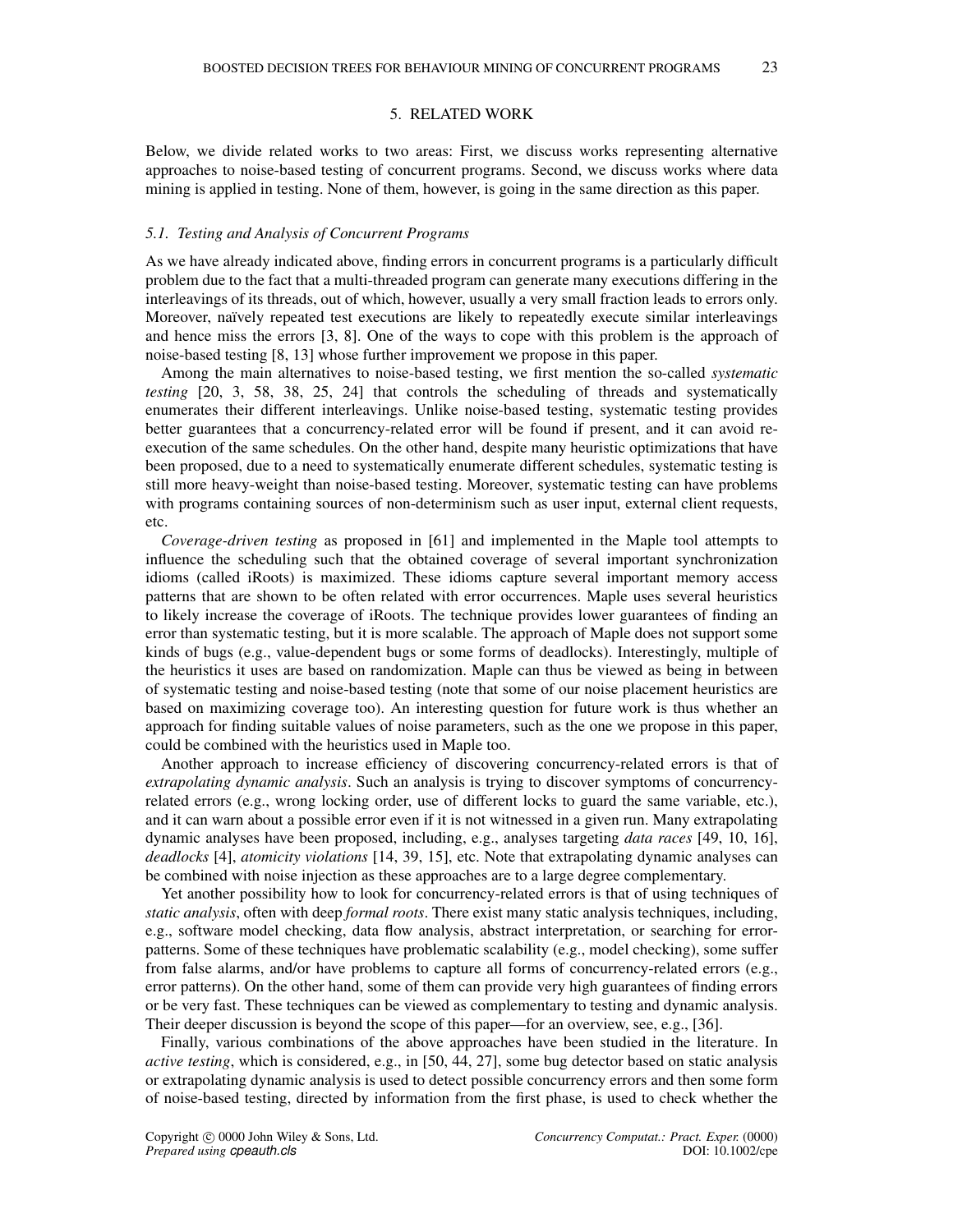detected error is real. In [12], an approach combining noise-based testing and extrapolating dynamic analysis in the first phase was combined with bounded software model checking along the (partially) recorded trace from the first phase and in its neighbourhood.

Note that it is not a goal of this paper to argue that any single of the above mentioned approaches is clearly better than the rest. Each of the approaches has advantages and disadvantages, and hence, in practice, the best way is to use several of these approaches and/or some of their combinations such as those mentioned above. The goal of this paper is to significantly advance one of the approaches, namely, noise-based testing. In particular, we proposed a new solution to the problem of finding suitable settings of the many parameters that control noise-based testing. For that, previous works used random noise setting [8] or applied genetic algorithms [21, 23]. Our experiments show that our approach based on data mining can overcome both of the previous approaches in some cases (in general, there is no single best approach). Moreover, data mining and genetic algorithms can be combined, yielding an approach which produced the best results in most of our experiments.

## *5.2. Related Works from the Area of Data Mining*

Most of the existing works on obtaining new knowledge from multiple test runs of concurrent programs focus on gathering debugging information that helps to find the root cause of a failure [9, 54]. In [54], a machine learning algorithm is used to infer points in the execution such that the error manifestation probability is increased when noise is injected into them. It is then shown that such places are often involved in the erroneous behaviour of the program. Another approach [9] uses a technique similar to data mining, more precisely, a feature selection algorithm, to infer a reduced call graph representation of the system under test, which is then used to discover anomalies in the behaviour of the system under test within erroneous executions.

None of the works above, and, to the best of our knowledge, no other existing work has applied data mining for finding values of test and noise parameters suitable for noise-based testing of concurrent programs. The only exception is our preliminary work [1], on which this paper is based. However, compared with [1], the present paper provides (1) a significantly improved presentation of the idea, (2) it proposes a new way of exploiting the results from data mining for fully automated noise-based testing, (3) a combination of data mining with genetic approaches, and (4) it provides a significantly improved experimental evaluation of the approach.

Naturally, there is much richer literature and tool support for data mining test results without a particular emphasis on concurrent programs. The existing works study different aspects of testing, including identification of test suite weaknesses [2], optimisation of the test suite [60], or error localization [11]. Adler et al [2] show that a substring hole analysis is used to identify sets of untested behaviours using coverage data obtained from testing of large programs. Contrary to the analysis of what is missing in coverage data and what should be covered by improving the test suite, other works focus on what is redundant. Yoo et al [60] show that a clustering data mining technique is used to identify tests which exercise similar behaviours of the program. The obtained results are then used to prioritise the available tests. Erman et al [11] show that clustering of similar test case failures is used to help the analyst to identify the underlying causes of the failures and thus to make it easier to deal with huge numbers of test results obtained due to test automation.

Further, data mining techniques are, of course, used in many other areas of software engineering than testing. An exhaustive list of such applications is beyond the scope of this paper, and so we mention just a few examples. For instance, in the recent result [59], machine learning is used to extract design knowledge allowing one to improve assignment of responsibilities to classes, which is a vital task in object-oriented design. Cheung et al [5] show that clustering is used to detect smells in spreadsheet cells, which are susceptible to contain errors. Rubinic et al [47] show that machine learning is applied for software defect prediction, using ensembles of genetic classifiers to deal with imbalanced data sets. Luo et al [41], data mining is used for automatically identifying code changes that may potentially be responsible for a performance regression. Next, Kreutzer et al [30] show that a clustering algorithm is used in combination with two syntactical similarity metrics to automatically detect groups of similar code changes. Liang et al [37] focus on improving the precision of code mining with the aim of error detection by carefully preprocessing the source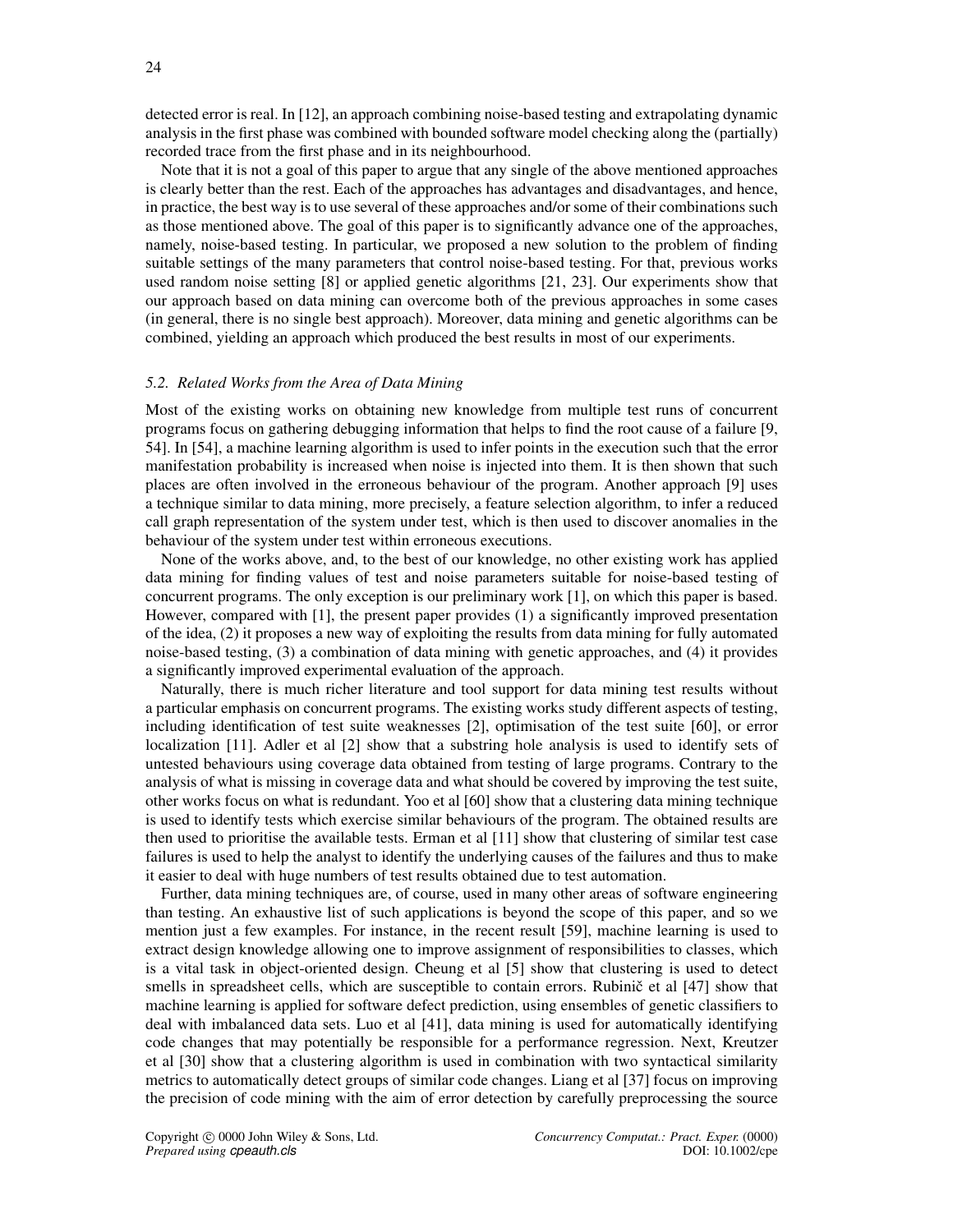code. Tantithamthavorn et al [53] show that an automated parameter optimization technique has been applied to obtain prediction models in the form of classifiers trained to identify defect-prone software modules. Wang et al [55] show that machine learning is used to automatically learn a semantic representation of programs from their source code.

# 6. CONCLUSIONS AND FUTURE WORK

In the paper, we have proposed a novel application of data mining in the context of noise-based testing of concurrent programs. In particular, we have employed data mining based on binary classification, decision trees, and the AdaBoost machine learning algorithm. We have shown how to use these technologies for finding a suitable set up of noise injection, i.e., selecting suitable noise injection heuristics out of the many known ones and finding suitable values of their various parameters, with the aim of maximizing chances of meeting a given testing goal. We have illustrated our approach on two concrete testing goals in the context of concurrent programs, namely, reproduction of known errors for debugging purposes and covering rare behaviours, which are more likely to contain so far unknown bugs than common behaviours. We have shown how data mining can be used to gain more insight into the suitability of the different noise heuristics and their parameters, allowing testers to choose the right ones for the given context, as well as how to use data mining to improve fully automated noise-based testing. For the latter case, we have combined our approach both with noise-based testing on a random basis as well as with genetically optimized noise-based testing. For all the proposed approaches, we have illustrated on a number of case studies that they can indeed improve the process of noise-based testing of concurrent programs.

In the future, we would like to apply in the context of testing of concurrent programs other approaches to data mining than AdaBoost and binary classification that we considered in this paper. This could include approaches such as outliers detection, clustering, or association rules mining. We would also like to look for other applications of data mining than setting up noise injection in a suitable way. For example, many of the concurrency coverage metrics based on dynamic detectors contain a lot of information on the behaviour of the tested programs, and when mined, this information could be used for debugging purposes. One could also think of generalising the various existing works devoted to detection of untested behaviour or to eliminating tests of similar behaviour of sequential programs (cf. Section 5) for the case of concurrent programs.

Acknowledgement. This work was supported by the Czech Science Foundation project 14- 11384S, the EU/Czech IT4Innovations Excellence in Science project LQ1602, and the internal project of FIT BUT FIT-S-14-2486.

#### **REFERENCES**

- 1. R. Avros, V. Hrubá, B. Křena, Z. Letko, H. Pluháčková, S. Ur, T. Vojnar, and Z. Volkovich. Boosted Decision Trees for Behaviour Mining of Concurrent Programs. In *Proc. of MEMICS'14*, pages 15–27. NOVPRESS, 2014.
- 2. Y. Adler, N. Behar, O. Raz, O. Shehory, N. Steindler, S. Ur, and A. Zlotnick. Code Coverage Analysis in Practice for Large Systems. In *Proc. of ICSE'11*, pages 736–745. ACM, 2011.
- 3. T. Ball, S. Burckhardt, K. E. Coons, M. Musuvathi, and S. Qadeer. Preemption Sealing for Efficient Concurrency Testing. In *Proc. of TACAS'10*, volume 6015 of LNCS, pages 420–434. Springer-Velrlag, 2010.
- 4. S. Bensalem and K. Havelund. Dynamic deadlock analysis of multi-threaded programs. In *In Proc. of PADTAD'05*, pages 208–223. Springer-Verlag, 2005.
- 5. S.-Ch. Cheung, W. Chen, Y. Liu, and Ch. Xu. CUSTODES: Automatic Spreadsheet Cell Clustering and Smell Detection using Strong and Weak Features, In *Proc. of ICSE'16*, IEEE/ACM, 2016, Austin, TX, USA.
- 6. K. Deb. *Multi-Objective Optimization Using Evolutionary Algorithms*. Wiley paperback series. Wiley, 2009.
- 7. R. Dias, C. Ferreira, J. Fiedor, J. Lourenço, A. Smrčka, D.G. Sousa, and T. Vojnar. Verifying Concurrent Programs using Contracts. In *Proc. of ICST'17*. IEEE CS, 2017.
- 8. O. Edelstein, E. Farchi, E. Goldin, Y. Nir, G. Ratsaby, and S. Ur. Framework for Testing Multi-threaded Java Programs. *Concurrency and Computation: Practice and Experience*, 15(3-5):485–499. Wiley, 2003.
- 9. F. Eichinger, V. Pankratius, P. W. L. Große, and K. Böhm. Localizing Defects in Multithreaded Programs by Mining Dynamic Call Graphs. In *Proc. of TAIC PART'10*, volume 6303 of LNCS, pages 56–71. Springer-Verlag, 2010.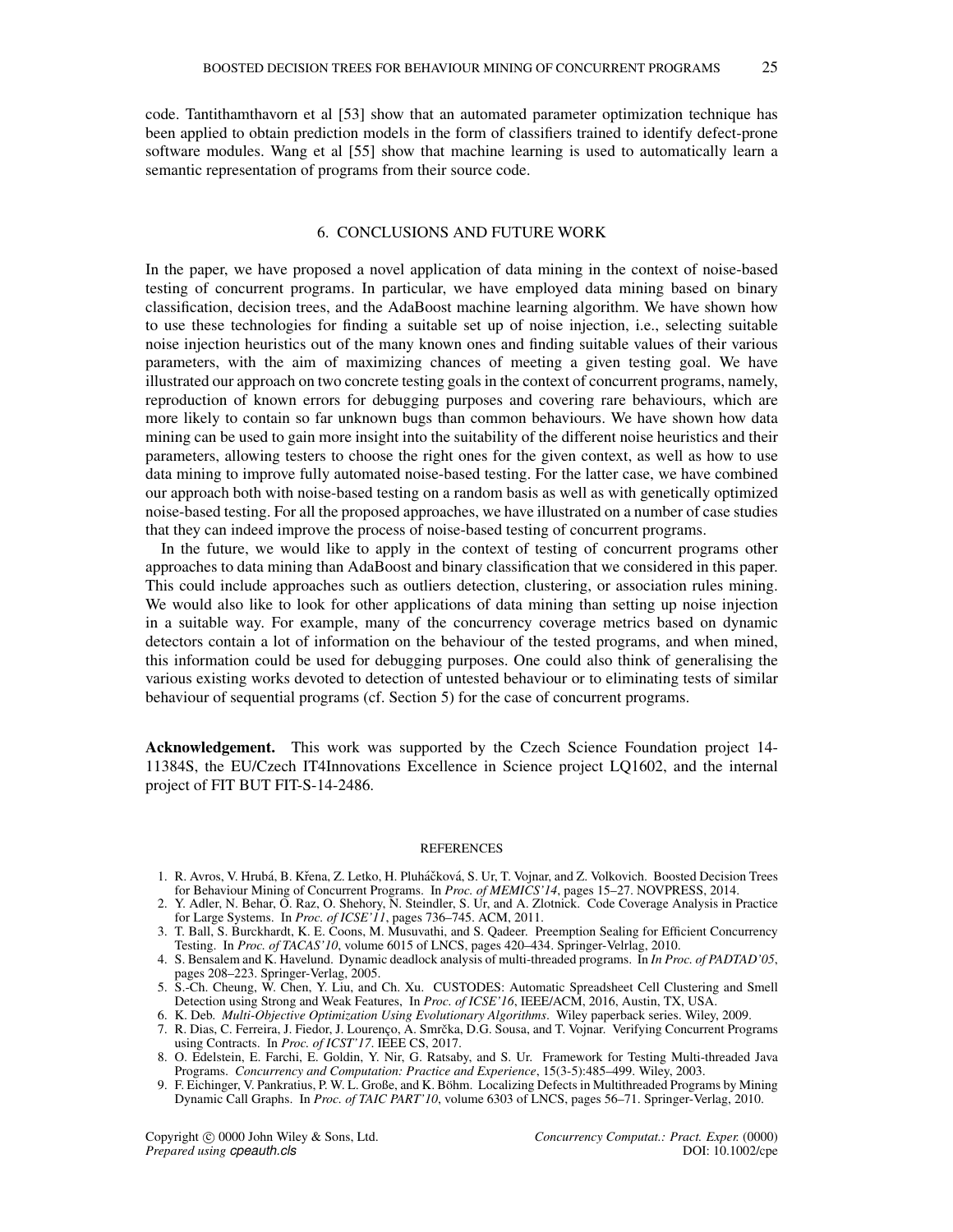- 10. T. Elmas, S. Qadeer, and S. Tasiran. Goldilocks: A Race and Transaction-aware Java Runtime. In *Proc. of PLDI'07*, pages 245–255. ACM, 2007.
- 11. N. Erman, V. Tufvesson, M. Borg, A. Ardo, and P. Runeson. ¨ *Navigating Information Overload Caused by Automated Testing – A Clustering Approach in Multi-Branch Development*, ICST'15, IEEE, 2015.
- 12. J. Fiedor, V. Hruba, B. Krena, T. Vojnar. DA-BMC: A Tool Chain Combining Dynamic Analysis and Bounded Model Checking, In *Proc. of RV'11*, LNCS 7186. Springer-Verlag, 2012.
- 13. J. Fiedor, V. Hrubá, B. Křena, Z. Letko, S. Ur, and T. Vojnar. Advances in Noise-based Testing of Concurrent Software. In Software Testing, Verification and Reliability, 25(3):272–309. Elsevier, 2015.
- 14. C. Flanagan and S. N. Freund. Atomizer: a dynamic atomicity checker for multithreaded programs. *SIGPLAN Not.*, 39(1):256–267, Jan. 2004.
- 15. C. Flanagan, S. N. Freund, and J. Yi. Velodrome: a sound and complete dynamic atomicity checker for multithreaded programs. *SIGPLAN Not.*, 43(6):293–303, 2008.
- 16. C. Flanagan and S. N. Freund. FastTrack: efficient and precise dynamic race detection. In *Proc. of PLDI'09*, pages 121–133, New York, NY, USA, 2009. ACM.
- 17. Y. Freund. Boosting a weak learning algorithm by majority. In *Information and Computation*, 121(2):256– 285,1995.
- 18. Y. Freund and R. E. Schapire. *A Decision-Theoretic Generalization of On-Line Learning and an Application to Boosting*. Journal of Computer and System Sciences, 55(1): 119–139, Academic Press, Inc., Orlando, FL, USA, August 1997.
- 19. Y. Freund and R. E. Schapire. A Short Introduction to Boosting. In *In Proc. of IJCAI'99*, pages 1401–1406. Morgan Kaufmann, 1999.
- 20. S. Hong, J. Ahn, S. Park, M. Kim, and M. J. Harrold. Testing Concurrent Programs to Achieve High Synchronization Coverage. In *Proc. of ISSTA'12*. ACM, 2012.
- 21. V. Hrubá, B. Křena, Z. Letko, S. Ur, and T. Vojnar. Testing of Concurrent Programs Using Genetic Algorithms. In *Proc. of SSBSE'12*, volume 7515 of LNCS, pages 152–167. Springer-Velrlag, 2012.
- 22. V. Hrubá, B. Křena, Z. Letko, H. Pluháčková, and T. Vojnar. *Testing Concurrent Programs Using Multi-objective Genetic Algorithms*, FIT-TR-2013-05, Brno, 2013.
- 23. V. Hrubá, B. Křena, Z. Letko, H. Pluháčková, and T. Vojnar. Multi-objective Genetic Optimization for Noise-based Testing of Concurrent Software. In *Proc. of SSBSE'14*, volume 8636 of LNCS, pages 107–122. Springer-Verlag, 2014.
- 24. G.-H. Hwang, H.-Y. Lin, S.-Y. Lin, Ch.-S. Lin. Statement-Coverage Testing for Concurrent Programs in Reachability Testing, In *Journal of Information Science and Engineering*, Volume 30, number 4, pages 1095-1113, 2014.
- 25. G.-H. Hwang, Ch.-S. Lin, T.-S. Lee, Ch. Wu-Lee. A model-free and state-cover testing scheme for semaphorebased and shared-memory concurrent programs, In *Software Testing, Verification and Reliability*, Volume 24, Issue 8, pages 706737, December 2014.
- 26. H. Ishibuchi and Y. Shibata. *A Similarity-based Mating Scheme for Evolutionary Multiobjective Optimization*, Lecture Notes in Computer Science, 2003, pages 1065–1076, Springer
- 27. P. Joshi, M. Naik, C.-S. Park, K. Sen. CalFuzzer: An Extensible Active Testing Framework for Concurrent Programs, In *Proc. of CAV'09*, LNVS 5643. Springer-Verlag, 2009.
- 28. G. Korl and N. Shavit and P. Felber. *Noninvasive concurrency with Java STM*.
- 29. S. B. Kotsiantis. *Supervised Machine Learning: A Review of Classification Techniques*. Informatica 31:249 268, 2007.
- 30. P. Kreutzer, G. Dotzler, M. Ring, b. M. Eskofier, and M. Philippsen. Automatic Clustering of Code Changes. In *Proc. of MSR'16*, IEEE/ACM, 2016, Austin, TX, USA.
- 31. W. J. Krzanowski and D. J. Hand. *ROC Curves for Continuous Data*, Monographs on Statistics and Applied Probability 111 2009, Chapman & Hall/CRC.
- 32. B. Křena, Z. Letko, Y. Nir-Buchbinder, R. Tzoref-Brill, S. Ur, and T. Vojnar. A Concurrency Testing Tool and Its Plug-ins for Dynamic Analysis and Runtime Healing. In *Proc. of RV'09*, LNCS 5779, Springer-Verlag, 2009.
- 33. B. Kˇrena, Z. Letko, T. Vojnar, and S. Ur. A Platform for Search-based Testing of Concurrent Software. In *Proc. of PADTAD'10*, ACM, 2010.
- 34. B. Křena, Z. Letko, and T. Vojnar. Coverage Metrics for Saturation-based and Search-based Testing of Concurrent Software. In *Proc. of RV'11*, volume 7186 of LNCS, pages 177–192. Springer-Velrlag, 2012.
- 35. B. Kˇrena, Z. Letko, and T. Vojnar. Influence of Noise Injection Heuristics on Concurrency Coverage. In *Proc. of MEMICS'11*, volume 7119 of LNCS, pages 123–131, Springer-Velrlag, 2012.
- 36. B. Křena and T. Vojnar. Automated Formal Analysis and Verification: An Overview In International Journal of General Systems,  $42(4)$ :335-365. Taylor and Francis, 2013.
- 37. B. Liang, P. Bian, Y. Zhang, W. Shi, W. You, and Y. Can. AntMiner: Mining More Bugs by Reducing Noise Interference. In *Proc. of ICSE'16*,IEEE/AMC, 2016, Austin, TX, USA.
- 38. Ch.-S. Lin and G.-H. Hwang. State-cover Testing for Nondeterministic Concurrent Programs with an Infinite number of Synchronization Sequences, In *SCIENCE OF COMPUTER PROGRAMMING*, Volume 78, Issue 9, 1 September 2013, Pages 12941323.
- 39. S. Lu, J. Tucek, F. Qin, and Y. Zhou. AVIO: Detecting Atomicity Violations via Access Interleaving Invariants. In *Proc. of ASPLOS'06*. ACM, 2006.
- 40. S. Luke. *Essentials of Metaheuristics*, first, 2011. Available for free at http://cs.gmu.edu/∼sean/book/metaheuristics/
- 41. Q. Luo, D. Poshyvanyk, and M. Grechanik. Mining Performance Regression Inducing Code Changes in Evolving Software. In *Proc. of MSR'16*, IEEE/ACM, 2016, Austin, TX, USA.
- 42. R. V. van Nieuwpoort *Efficient Java-Centric Grid Computing*, 2003, Rob van Nieuwpoort. Available for free at https://books.google.cz/books?id=fRmZ6aC4eDwC